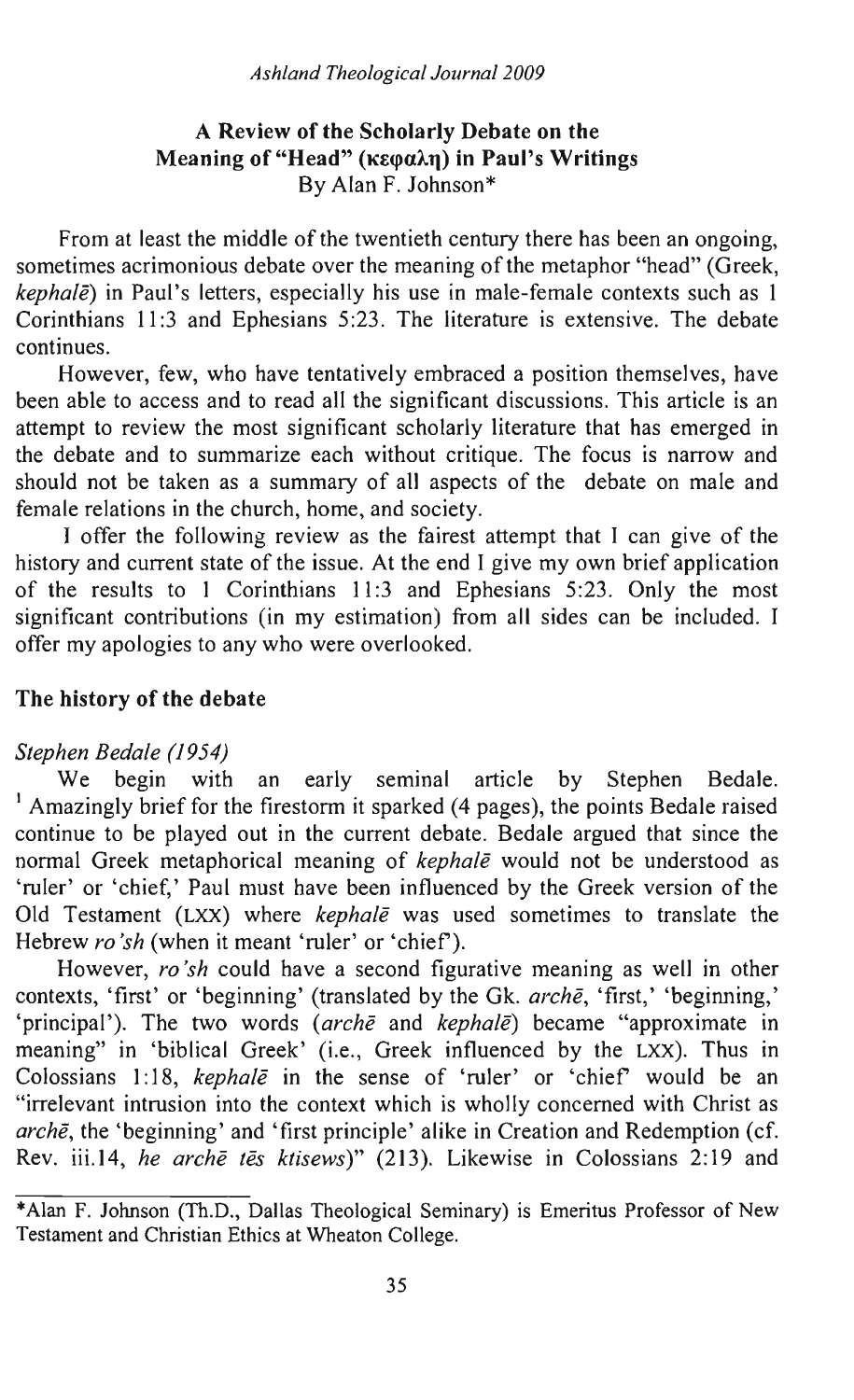Ephesians 4: 15 where the body is said to derive its growth and development from the head, it is very difficult to make any sense of it at all so long as *kephale*  is understood as 'overlord.' But when Christ is understood to be *arehe* in relation to the church, it is possible to see how Christians can grow up into him, as the archetypal image of the Second Adam is progressively realized in them. At the same time it is possible to think of the body as the 'fullness' or 'fulfillment' of the *kephale* (Eph. 1 :23).

On the other hand, and this is important, for Bedale, *kephale* can also occasionally in certain contexts mean the 'overlordship' of Christ (Eph. 1 :22). In other contexts *kephale* stresses the relationship of one being to another in the sense of *arche* ('first,' 'beginning') and that priority (causal and not merely temporal) "unquestionably carries with it the idea of authority" (1 Cor. 11:3; Eph. 5:23) (215). As a result, the female is socially 'subordinate' to the male as part of the order of creation while otherwise remaining equal in spiritual status or capacities.

Bedale used the word 'source' only once in the article as the meaning of *kephale* and relates this specific sense to two passages only (Eph. 4:15; Col. 2: 19). However, his practical equivalence of *kephale* with *arehe* extends the idea of source as 'origin' or 'first' much further. Commentaries quickly began adopting some or all of Bedale's views (e.g., Leon Morris  $[1958]^{2}$ ; C.K. Barrett  $[1968]$ <sup>3</sup> F.F. Bruce  $[1971]$ <sup>4</sup>).

#### *Morna D. Hooker (1963-64)*

A brief, but well known and enduring study by the honored Cambridge scholar, Morna D. Hooker, contributed two major points in the understanding of 1 Corinthians 11 :3-10.5 First, she clarified the double sense of *kephale* in the passage. Paul seems to use the word to simultaneously refer to both a physical and a metaphorical head. According to Hooker,

Every man who prays and prophesies with his head covered dishonours his head, whereas every woman who prays or prophesies with her head uncovered dishonours her head. The reason for this differentiation is given in *v.* 6, and is based on social custom: in Paul's eyes an uncovered head is as great a disgrace for a woman as one that is shorn....In communities where it is no longer a disgrace for a woman to be 'shorn,' the argument has lost its point....When he speaks of a head being covered or shorn, then it is obvious that he is referring to the man's or the woman's own heads, but when he says that a head is dishonoured, we must ask whether the word 'head' is to be taken literally or metaphorically .... The answer is probably that he does both, but the primary point is that he brings shame on Christ. It is here that we see the relevance of *v.* 3 to Paul's argument: the man or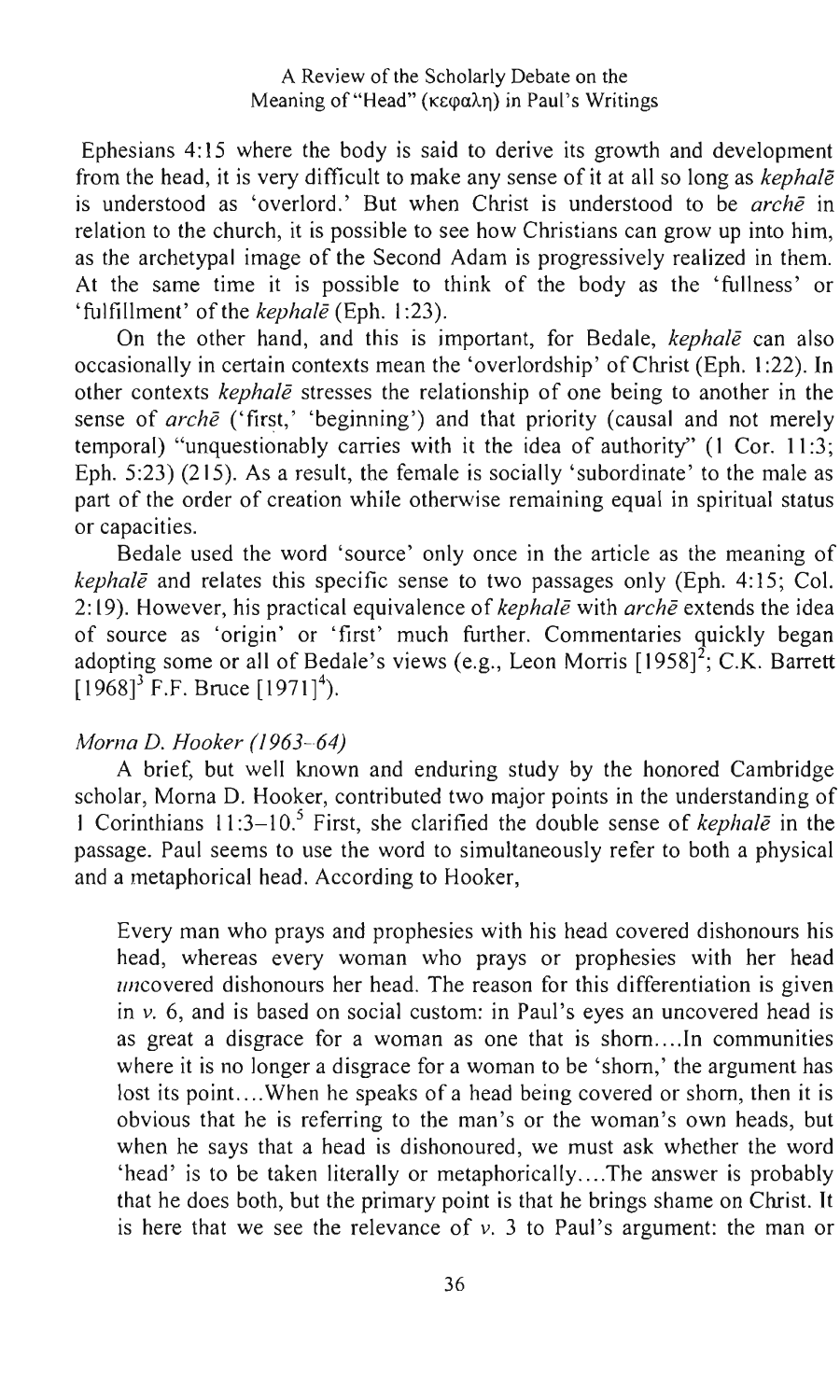woman who dishonours his or her own head in the literal sense brings dishonour also on his or her metaphorical head. (410-11)

Hooker's second major contribution is to establish clearly that the word "authority" (Greek, *exousia)* in 1 Corintians 11: 10 refers *not* to a sign of *male*  authority over the woman, but rather to the woman's *own* authority to fully participate in worship that glorifies God.<sup>6</sup> As a redeemed woman she now has the authority to proclaim.

Far from being a symbol of the woman's subjection to man, therefore, her head-covering is what Paul calls it—authority: in prayer and prophecy she, like the man, is under the authority of God. Although the differences in creation remain, and are reflected in the differences of dress, it is nevertheless true that in relation to God 'there is neither male nor female; for you are all one in Christ Jesus.' (416)

Unfortunately, in my view, while many *commentators* have followed Hooker's interpretation, only a few modem *translations* have captured this sense (some have, e.g., " $\ldots$  as a sign of her authority"- CEV; or " $\ldots$  the woman ought to have authority over her own head"- TNIV).

## *Robin Scroggs (1972)*

Robin Scroggs defends Paul against the allegations that the apostle was the chief chauvinist in the Bible.<sup>7</sup> According to Scroggs, Paul was in fact the "only" consistent spokesman for the liberation and equality of women in the New Testament" (283). Paul's deepest theological conviction about the relationship between men and women is found in Galatians 3 :28. Any value judgments based on the distinctions between persons in the society, including men and women, are nullified by their baptism.

In practical application of this fundamental Christian principle (Gal. 3:28) to a specific problem at Corinth in their worship services, Paul appeals to the fact that Christ has his source in God, man his source in Christ, and the woman her source in the man (1 Cor. 11:3). Scroggs follows Bedale in adopting 'source' for the meaning of *kephale,* but rejects Bedale's sense of 'overlordship' for its meaning in verse 3.

Here no subordination of woman to man is intended; what is expressed is the order of the creative events....Again we have a clear distinction between the sexes, but in this strophe no justification is given for the rule [about head coverings] nor any value judgment made on the basis of the rule. (301)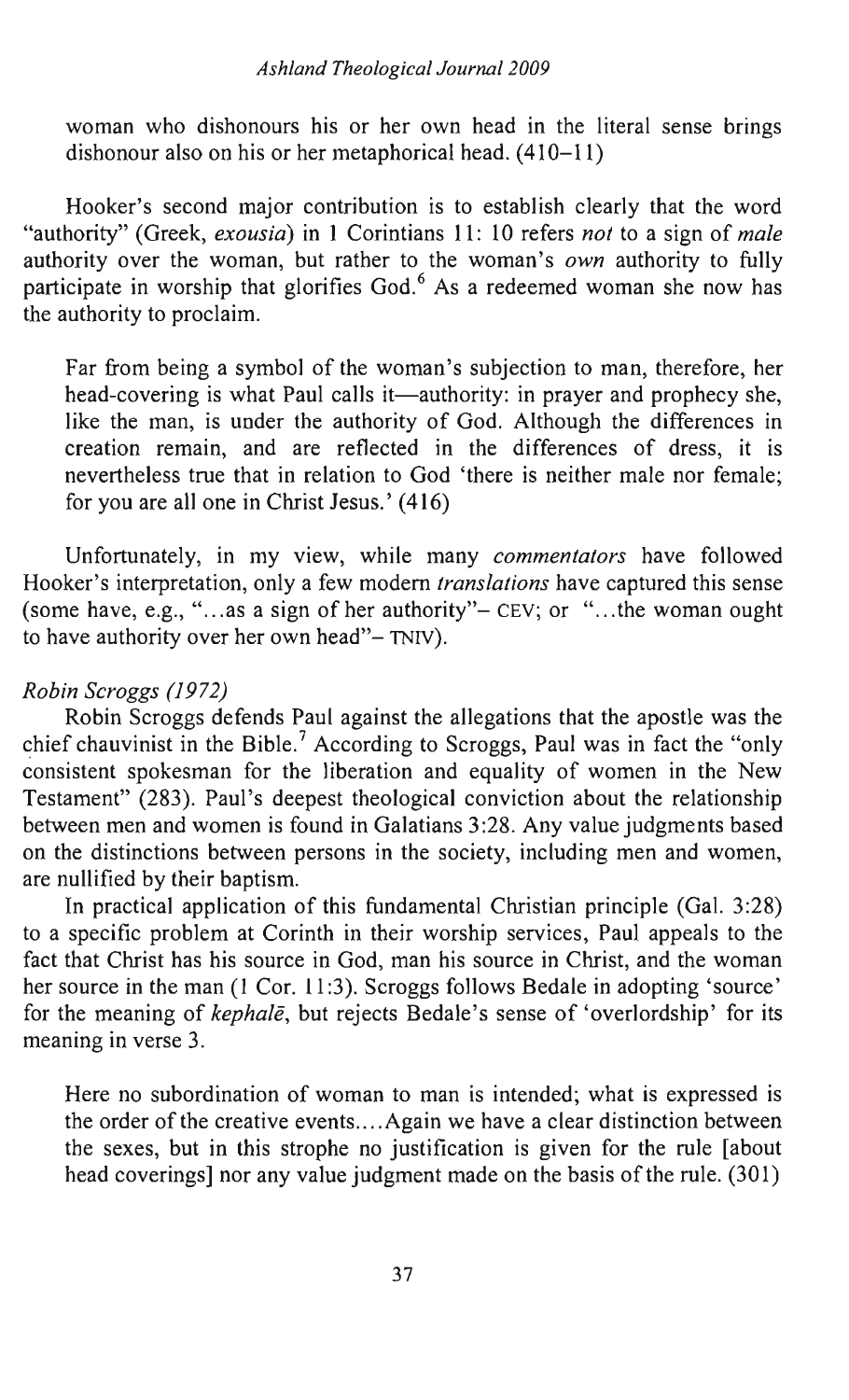A Review of the Scholarly Debate on the Meaning of "Head" ( $\kappa \in \alpha \lambda$ <sub>n</sub>) in Paul's Writings

However obscure the passage as a whole may seem  $(1 \text{ Cor. } 11:2-16)$ , Paul strongly affirms the *authority* of the woman (v. 10). The apostle actually offers a radically new vision of women's equality and freedom from which the church quickly departed and reinterpreted the texts to teach the older vision of the subordination of women (even in the deutero-Pauline letters).

## *Fred D. Layman (1980)*

Coming from a Weslyan perspective, Fred D. Layman<sup>8</sup> wrote an informed article on the question of male headship. Layman states his thesis this way:

Paul did not use the idea of male headship in a governmental nor ontological way as establishing a hierarchical relationship between male and female in which the one was dominant and the other submissive. Rather, he used it (1) to designate the proper relationship between the sexes in the context of the new order, and (2) to insist on the continuation of sexual distinctions and the validity of marriage in the new creation in a polemic with Gnostic claims to the contrary. (47)

After carefully explaining what he means by Gnostic-like thought, Layman examines Ephesians 5:21-33 and 1 Corinthians 11 :2-16. In the Ephesians' text he observes that in most traditional interpretations of this passage, the *kephale*  metaphor is understood as a *physiological* metaphor, i.e., the *kephale* is 'prior,' that part which 'determines' or 'governs' the body (e.g., "The man is the head of the woman"). Yet Layman denies that Paul ever uses the head-body metaphor in such a physiological sense. Paul does, however, use the *body* metaphor for the *church* in a physiological sense, as analogous to Christians relating to each other, but without the idea of headship present (Rom. 12:4-8; 1 Cor. 12:12-31). Furthermore, Paul spoke of the *kephale* in isolation from any reference to a body (1 Cor. 11 :3; Eph. 1 :22; Col. 2: 10).

The body metaphor addressed the matter of mutuality within the believing community; the head metaphor spoke of Christ as the source, beginning, savior, and conserver of the church. The two metaphors do not change these meanings when they are brought into proximity to each other, and to interpret them in correspondence to a physiological model is to create numerous absurdities. Ephesians 4: 16 and Colossians 2: 19 refer to the church as the 'whole body,' which if a physiological model is intended, would have two heads. Nor would the language about the body growing up into the head make any sense (Eph. 4:15).  $(52)$ 

Christ's Lordship and his headship are two different but related ideas for Paul. As *Lord* he is the governing rule of all creation. His *headship* speaks of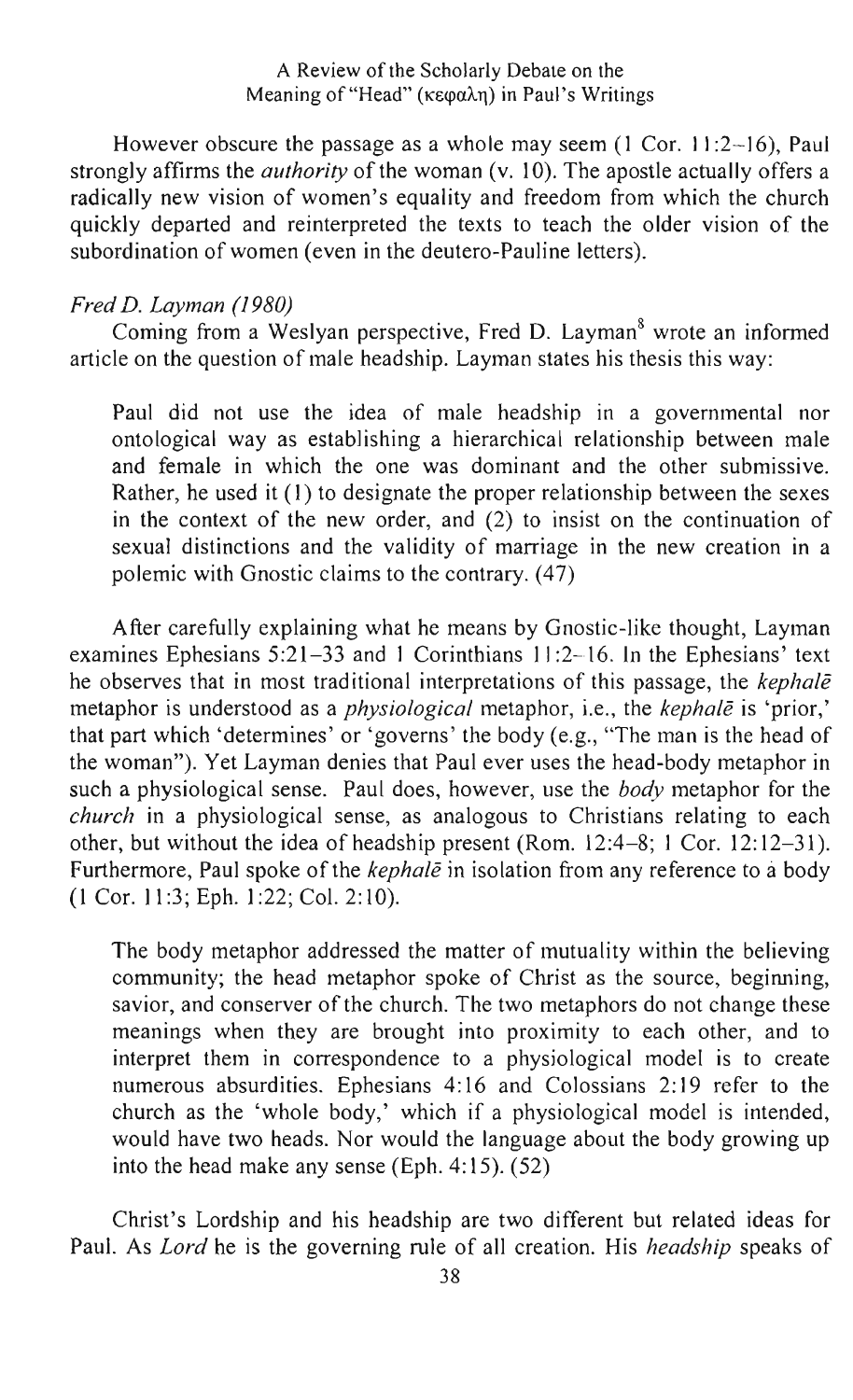him as the beginning, origin, and ground of all being and of the new, redeemed creation. Only Christ's headship not his lordship is held up as a model for the Christian husband. Christ's headship toward the church is expressed in his love, self-sacrifice, and provision for the church. Submission to this loving headship is voluntary and becomes transformed into a relationship of mutual reciprocity. Finally, it should be noted that Paul never refers to the wife as the body of the husband (only the husband's own body).

In the other main passage (1 Cor. 11 :3), *kephale* is not female subordination, but Paul's way of stressing that man is the source of the woman (Eve being taken out of Adam, Gen. 2:18-25). Following Hurley (1973-see below), Layman considers the major problem addressed in  $11:2-16$  to be not the issue of some type of cloth coverings but the problem of hair on the head (either long/short or loose/bound up on the top of the head). Layman suggests that the most likely reason for men and women reversing the normal way the hair was worn was related to a pagan cult that abolished the distinctions between men and women-distinctions which were culturally indicated by hairstyles. This practice in the Christian gatherings for worship would bring dishonor not only on the persons involved but also upon the public moral perception of the gospel of Christ.

### *James B. Hurley (1981)*

In James B. Hurley's publication<sup>9</sup> of his earlier doctoral dissertation (Cambridge, 1973) we find a rejection of *kephale* meaning 'source' and a case presented for *kephale* in 1 Corinthians 11:3 as meaning 'head over' in the sense of *authority over* (actually quoting and following Bedale at this point!). The passage establishes "a hierarchy of headship authority ... and that it is ordered" (167). In Ephesians 5:23, *kephale* has the same sense of 'head over' (authority) in connection with the husband's relation to the wife.

On the other hand, Hurley does recognize that this 'head over' sense does not fit *kephale* passages such as Ephesians 4: 15 and Colossians 2: 19 where 'source' is "clearly" more appropriate and the concept of authority is not introduced. Still further, in some texts the idea of 'authority,' 'source,' and 'union' may coalesce (Col. 1:15-20).

In some respects Hurley may best represent the full thought of Bedale more than any recent scholar on either side of the debate. This still leaves open the question of whether Bedale is completely correct or not (see Andrew C.Perriman, below).

#### *Gilbert Bilezikian (1985)*

Gilbert Bilezikian wrote *Beyond Sex Roles*<sup>10</sup> principally to refute Hurley's central thesis of male authority over women. In the sections of the work that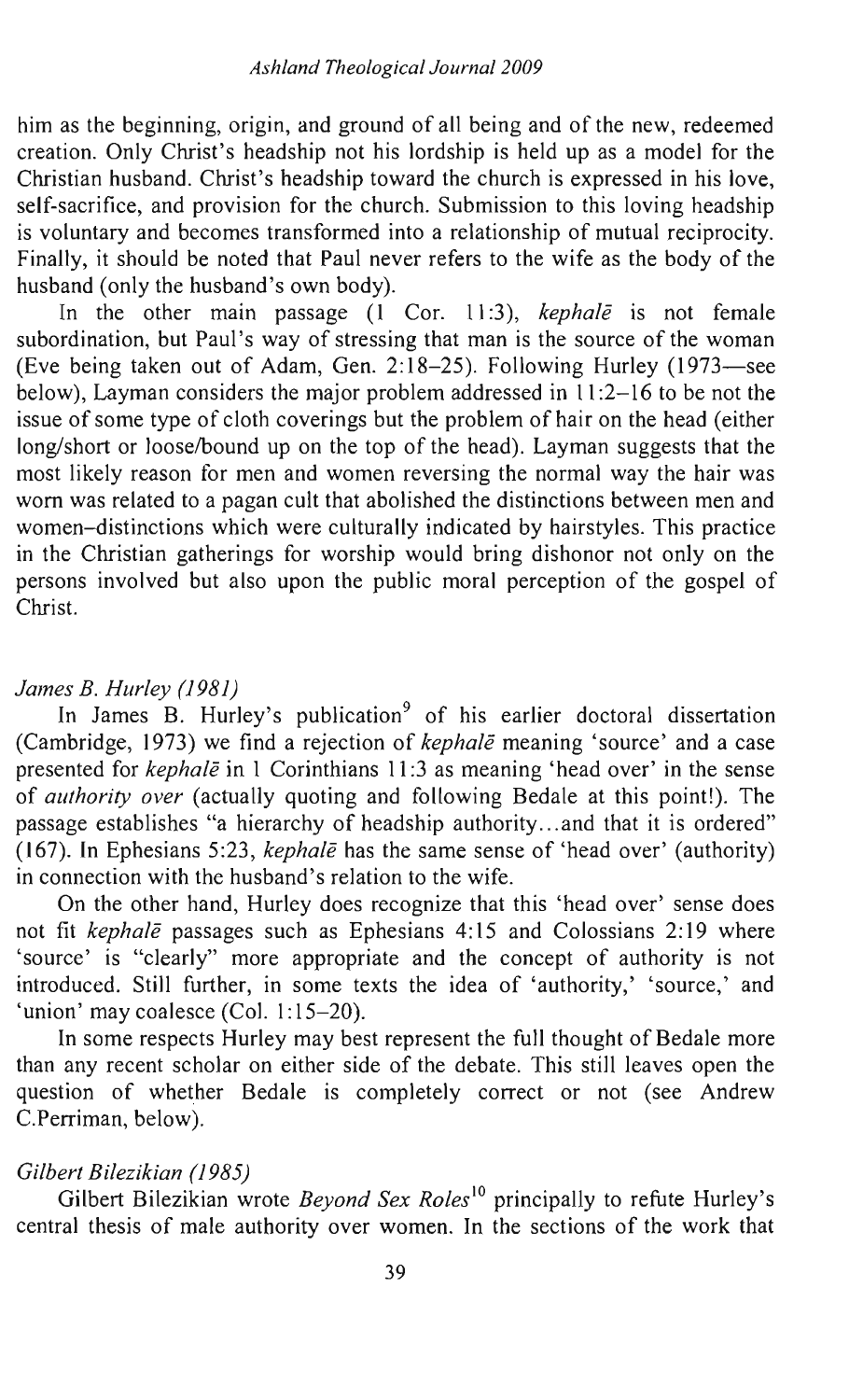deal with *kephale,* Bilezikian first cautions us not to equate the English word 'head' with the Greek *kephale,* especially in the English use of 'head' to signify 'chief,' 'boss,' 'authority,' 'ruler.' In the biblical texts themselves, the idea includes the meanings 'derivation,' 'origin,' 'starting point,' and 'nurture,' but not 'chief,' 'boss,' or 'authority.'

In 1 Corinthians 11:3, Bilezikian indicates what he feels is the correct sense of *kephale* in Greek.

The concept might be better served by the expression *fountainhead* or *lifesource.* Thus, in the perspective of creation it makes sense to say that Christ is the 'fountainhead' of man's life, and that man is the fountainhead of woman's life. Likewise from the perspective of the incarnation, God is the fountainhead of Christ's life. (137)

No lexical evidence for this sense is given beyond the New Testament usage. (Bilezikian does provide this evidence in an appendix in the 2nd edition. See below.) He then concludes that the idea that *kephale* means 'ruler' or 'authority' would change the whole meaning of the passage. The order of the couplets (Christ-man, man-woman, God-Christ) shows that a hierarchy of *authority* was not in Paul's mind.

In discussing Ephesians 5:23 ("the husband is the head of the wife"), Bilezikian examines the other relevant texts containing the *kephale* wording (Eph. 1:22; 4:15; Col. 1:18; 2:18, 19). Christ is *kephale* not to the universe but only to the church that is his body in that he supplies the church with its fullness and nurture for growth *(kephale* means 'source of life'). The head-body duality stresses not 'authority over,' but reciprocity.

### *Berkeley* & *Alvera Mickelsen* (1979,1981,1986)

The Mickelsens published three *Christianity Today* articles<sup>11</sup> on the meaning of *kephale.* I will concentrate on their last article, which incorporated their earlier, more popular arguments. The Mickelsens point out that though the standard classical lexicon for ancient Greek, Liddell-Scott-Jones (LSJ), gives twenty-five different figurative meanings for *kephale,* it never mentions 'authority,' 'superior rank,' 'leader,' or 'director' as possible meanings of *kephale.* This, the Mickelsens claim, is true for other lexicons of ancient Greek except the Bauer-Arndt-Gingrich-Danker lexicon (BAGD) that gives 'superior rank' as a possible sense citing two late examples (2nd and 6th cent. A.D.) and two LXX references despite the fact that this meaning for *kephale* does not appear in the secular Greek of New Testament times.

Their examination of the LXX metaphorical uses of *kephale* opened up a new debate on whether the term is "naturally" and "frequently" used in the sense of 'leader,' 'chief.' The Hebrew term *ro'sh* ('head') is used in the Old Testament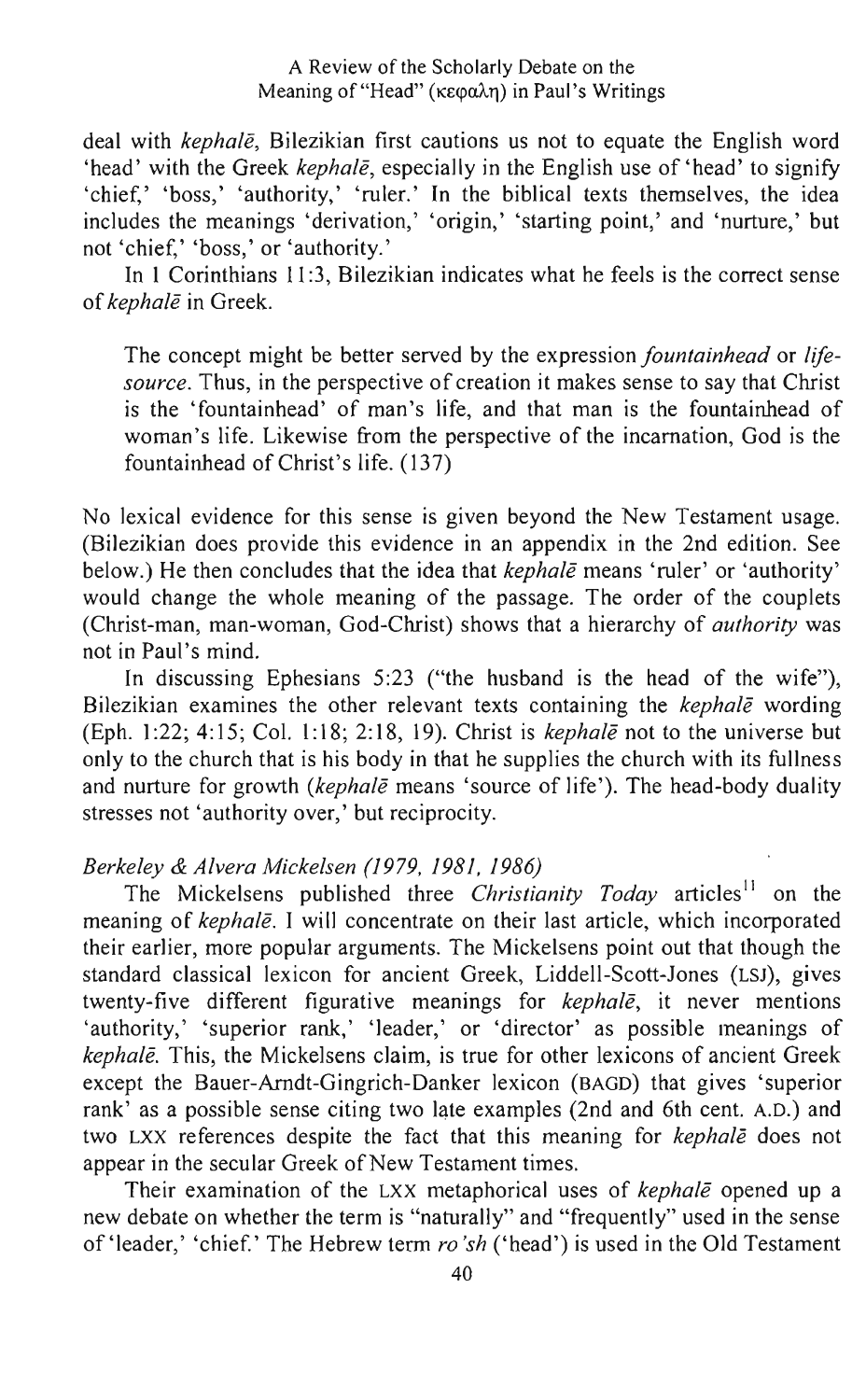180 times for a 'chief something' (e.g., man, city, nation). In 109 of these times, *ro'sh* is translated by *archon* ('leader,' 'chief) rather than *kephale. Kephale* is used only eight times (less than four percent) when *ro'sh* means 'leader,' 'chief.' The conclusion is that the use of *kephale* to translate *ro'sh* as 'leader' is "rare" and is not found in well-known passages, thus limiting the knowledge of this sense to first century reader/hearers.

In the New Testament, *kephale* is better translated 'source of life,' 'top or crown,' 'exalted originator,' 'completer,' and not by 'authority over.' These meanings, however, are derived not from extra-biblical or LXX uses, but primarily from the context of Paul's argument in passages containing the words. Thus in 1 Corinthians 11:3, *kephale* means 'source,' 'base,' 'derivation.' In Ephesians 5:23, *kephale* means 'the one who brings to completion,' stressing on the one hand, the unity of Christ and the church, husband and wife, and on the other, the mutually interdependent relation between the two in each of the pairs.

## *Wayne Grudem (1985)*

With Wayne Grudem,<sup>12</sup> we have the beginning of what has come to be called "the battle of the lexicons." His first study challenges the position of Bedale, the Mickelsens, Bilezikian, and even the well-respected LSJ lexicon. The charge against Bedale, the Mickelsens, and Bilezikian is that under close examination, Grudem can find no non-biblical Greek examples (including the LXX) where *kephale* means 'source.' (In two cases he allows the *possibility* but argues that another sense fits better.)

He then builds a case for the meaning of *kephale* as 'authority over' and concludes that this sense was a "well-established and recognizable meaning" in the New Testament period (59). Here he faults LSJ for not including this meaning in its range of meanings for *kephale.* On the other hand, BAGD is the lexicon of preference because it correctly includes the LXX usage of *kephale* as 'authority over' as well as several other references with the same sense.

Grudem obtained a printout from the University of California's database of all known Greek literature *(Thesaurus Linguae Graecae-TLG)* from the eighth century B.C. onward. Some 12,000 instances were narrowed to 2,000, of which Grudem found 323 additional word uses. From these he found 49 metaphorical uses (including the LXX and the New Testament) of *kephale* where he painstakingly argues in each of these examples that *kephale* means 'authority over' as the best sense. He then shows how all the references to *kephale* in the New Testament can be explained best by the meaning 'authority over' and not 'source.' Furthermore, it is a proper extension of this 'authority over' sense to also include' leadership,' 'guidance,' and 'direction.'

To Grudem's credit, he attempted to focus the debate on the actual evidence of non-biblical Greek examples and attempted to explain these references in the context of where they were found. He also correctly acknowledged that the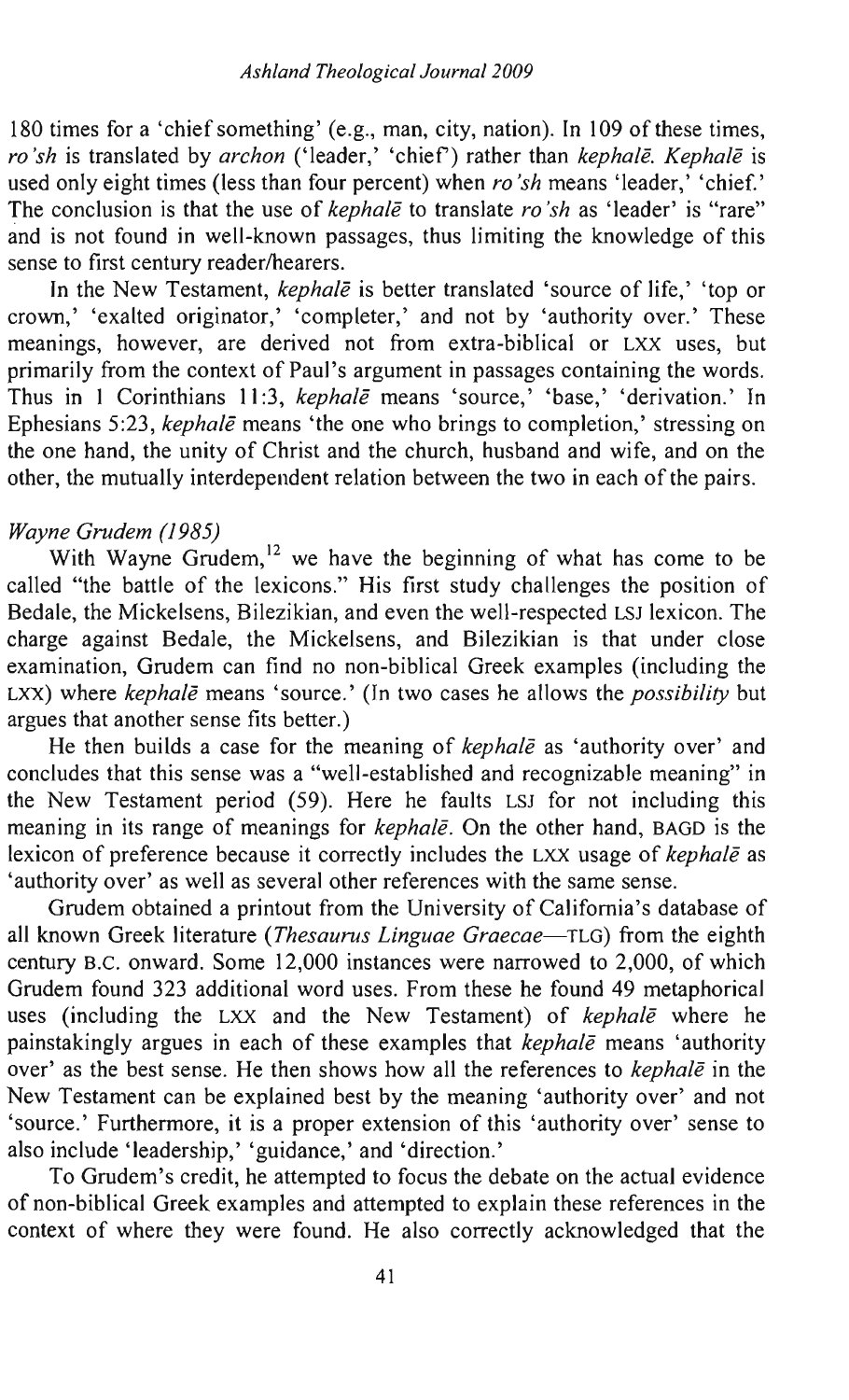Mickelsens did in fact recognize that 'authority over' was a possible sense of *kephale* in ancient Greek, however rare it might be. Unfortunately, Grudem. like most others, did not define what he meant by the English word 'source.'

# *Gilbert Bilezikian (1986)*

The first major response to Grudem's research came from Gilbert Bilezikian in a paper presented for a plenary session of the annual meeting of the Evangelical Theological Society.<sup>13</sup> He takes up and examines Grudem's fifteen non-biblical examples of 'authority over' in ancient Greek. In each case, Bilezekian deconstructs the argument Grudem advances for the sense of 'authority over.'

Bilezekian concludes that "the survey ... did not yield a single instance in which *head* is used with the meaning of 'ruler or person of superior authority or rank'" (233). Instead, in the New Testament *kephale* means "a person or thing from which something else is derived or obtained" (235). However, and this is important, Bilezikian admits that this sense is *rare* and "only occasionally is used in this way" (235). But Paul could have well picked up this meaning and used it with a Christian sense in his letters. Furthermore, *kephale* is never used in extra-biblical ancient Greek in a male-female context.

Bilezikian proposes that in I Corinthians II :3, *kephale* means 'source' or 'origin,' and in Ephesians 5:23, it means 'source' of *life* (Saviorhood), source of *servant/wod* (gave himself), source of *nurture* (to make her holy).

## *Walter* L. *Liefeld (1986)*

In his early study of 1 Corinthians  $11:2-16$ ,<sup>14</sup> Walter L. Liefeld rejected as unlikely the popular and traditional understanding of *kephale* as 'ruler' with the implication that what Paul was doing in  $11:3$  was setting up a "chain of command." He warned, however, that we should beware of pressing "one meaning fits all" for *kephale* and suggested that there was no single or even dominant meaning for *kephale.* The sense of the metaphor might even change in a single passage. (in this he anticipates Dawes, see below).

Liefeld, at least initially, sided in part with Grudem stating that the meaning 'source' adduced by Bedale as a clue to some of Paul's passages, lacks clear evidence .... Those who would claim such a meaning in the New Testament have to rely only on the context, not on any external evidence prior to the first century. (139)

Further, Liefeld warns that there is no single more frequent metaphorical use of *kephale* over the other possible senses (contra Grudem, Bilezikian, Mickelsens). He wants to keep *kephale* in the mainstream of Greek and LXX thought and see *kephale* as that part of the body that was (1) prominent, (2) representative, and less frequently, (3) eminent or most honored part of the body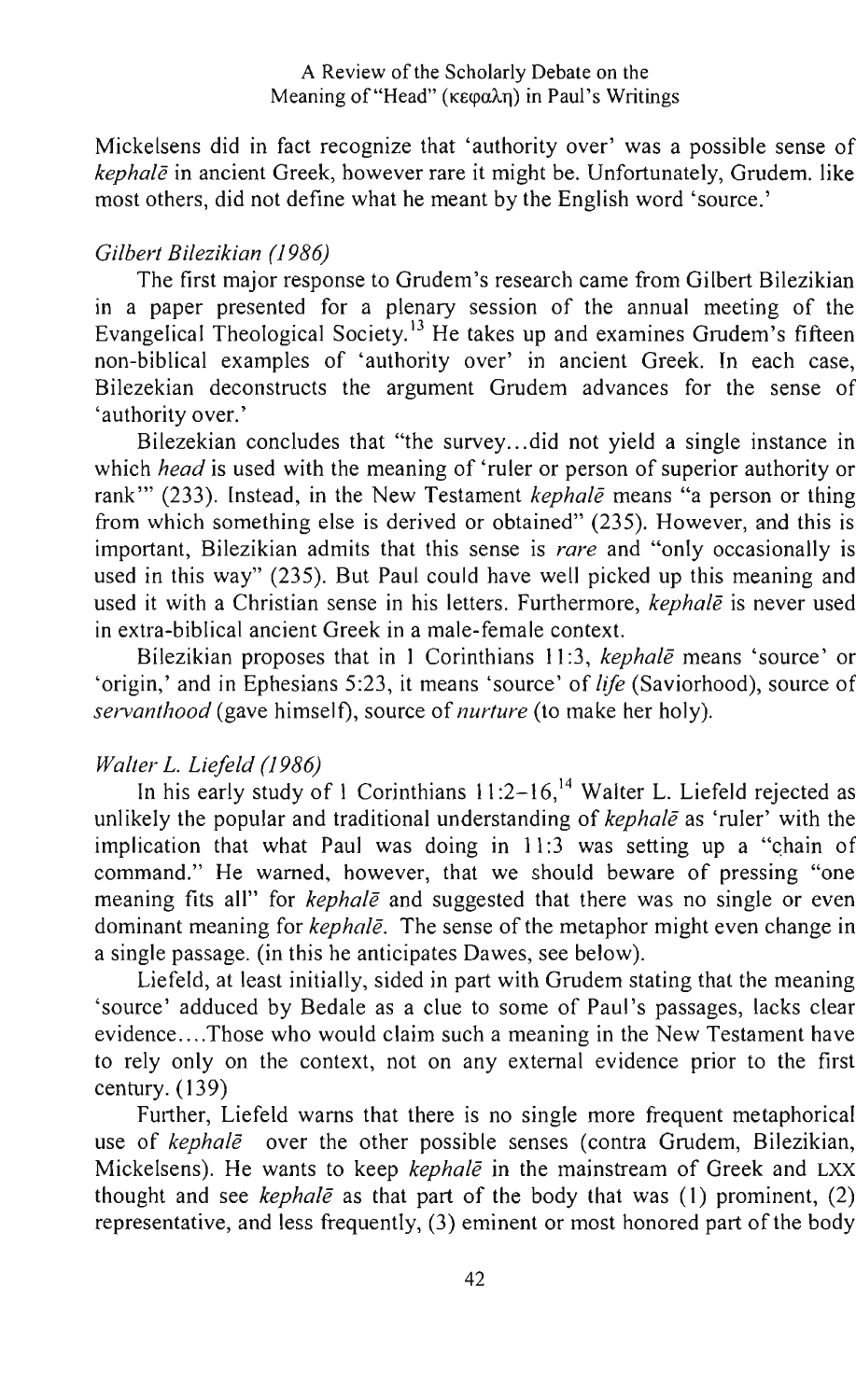in the common perceptions of honor and dishonor with respect to the 'head' in the first century.

Finally, Liefeld states plainly that in light of Grudem's study "it is no longer possible to dismiss the idea of 'rulership' from the discussion" of *kephale (139).*  Whether Paul uses this sense or whether it is the main meaning throughout Paul is another matter. In 1 Corinthians 11 :3, it makes more sense to Liefeld to see *kephale* as meaning 'prominent' or 'honored' member than as 'source' or 'ruler.'

### *Catherine* C. *Kroeger* (1987)

Catherine C. Kroeger 15 begins her discussion of *kephale* with the following statement: "The concept of *head* as 'source' is well documented in both classical and Christian antiquity and has been long accepted by scholars" (267). For evidence of this she turns first to older Latin-Greek dictionaries that list among definitions for *kephale* the Latin *origo* ('source' or 'origin'). Turning to church leaders of the fourth and fifth centuries A.D., Kroeger argues that they refer to *kephale* as the 'source' ( this is her translation of their word *arche,* 'beginning,' 'origin'). Ancient views of the function of the head physiologically lead to the conclusion that they viewed the head as the source of sperm and hence of the source of the generation of life or of the whole bodily condition.

Furthermore, she argues from other church leaders of the fourth and fifth centuries A.D. that they viewed God as the 'source' *(arche)* of Christ and quoted 1 Corinthians 11 :3, "God is the *head* of Christ." In all of these examples it should be noted that Kroeger assumes that *arche* means the same thing as the English word 'source.' There is no discussion of the possible difference between 'beginning' or 'first,' and 'source' or 'origin.'

Finally, and importantly, it should be noted that though Kroeger believes that 'source' is a well-documented sense of *kephale,* she does admit that in the New Testament period, *kephale* may *rarely* have had the sense of 'boss' or 'chief as it does in English and Hebrew.

### *Richard* S. *Cervin (1989)*

The principal challenge to Grudem's study of *kephale* as meaning 'authority over' comes from Richard S. Cervin. 16 Cervin first critiques Grudem's method and states that fourteen ancient Greek lexicons do *not* give 'authority over' as a possible meaning of *kephale.* Only one does and it indicates that 'leader' is a Byzantine period sense (5th cent. A.D.). He then somewhat agrees with Grudem that *kephale* meaning 'source' is certainly *not* common, but disagrees that it *never* means 'source,' citing two clear cases.

After setting aside the twelve Pauline references as evidence (since these are contested in the debate), Cervin then examines in detail all the examples that Grudem gives for *kephale* meaning 'authority over.' He finds only four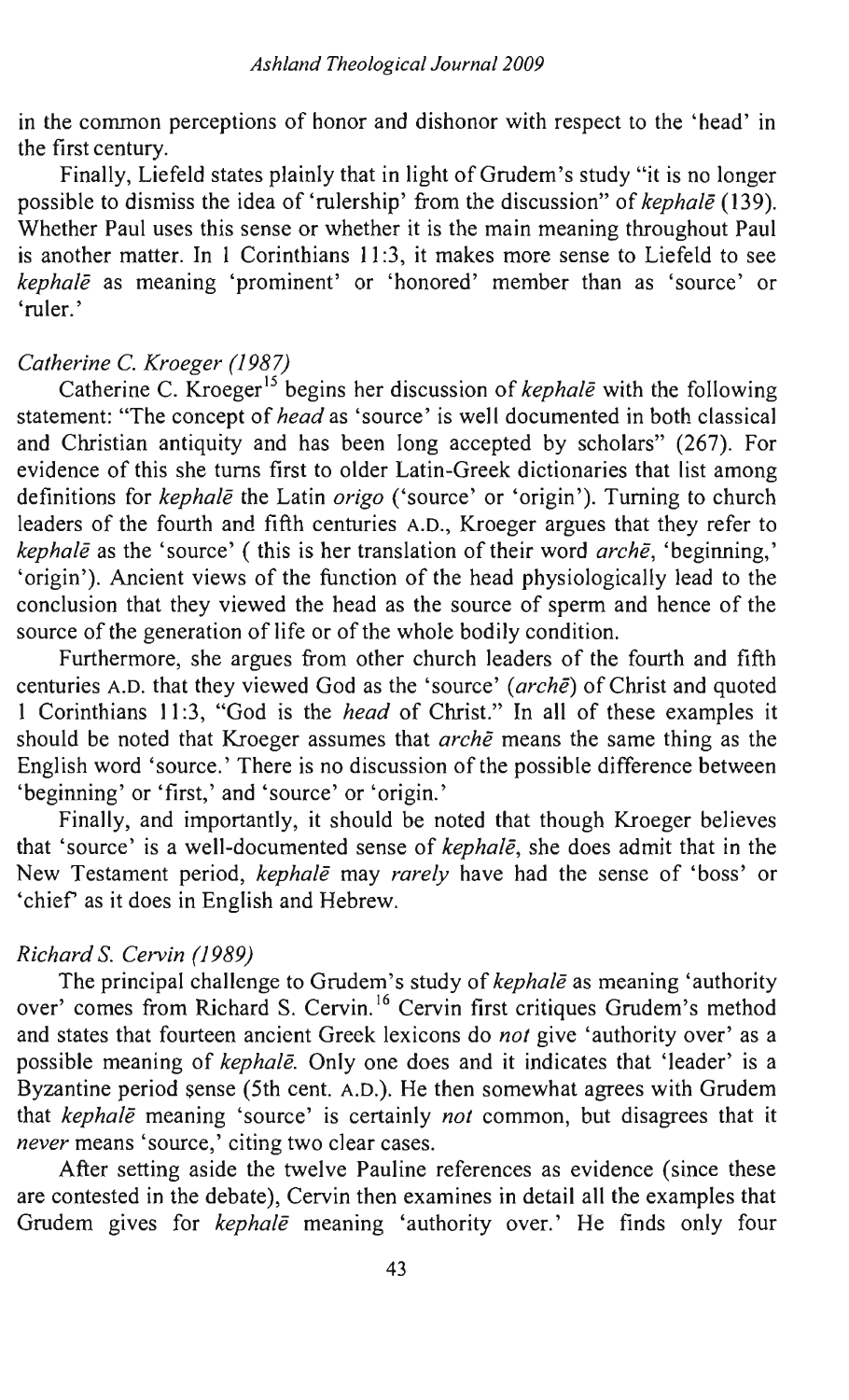unambiguous cases where *kephale* could possibly mean 'ruler' or 'leader' (three from the LXX) and one case where 'source' would be better *(Shepherd of Hermas).* Otherwise in all the other examples Grudem cites of *kephale* meaning 'authority over,' Cervin finds that the meaning of *kephale* is better understood as 'preeminence.' In other words, the bulk of Grudem's examples tum out in Cervin's view as non-examples.

Finally, Cervin reviews the first study of Fitzmyer (1989-see below) that largely agrees with Grudem, and finds Fitzmyer's evidence also lacking. He grants, however, that 'leader' or 'authority over' could possibly be meant in some texts, but there are no unambiguous examples.

Cervin raised the bar in the discussions to press for an even closer examination of the wider contexts of the word's usage.

### *Joseph A. Fitzmyer,* S.J. (1989, 1993)

Entering into the discussion of the issue of the meaning of *kephale* is the prominent (no pun intended) Roman Catholic scholar. His earlier piece<sup>17</sup> basically argued against the *kephale* as 'source' view held by Scroggs and Murphy-O'Connor.<sup>18</sup> Instead, Fitzmyer argued from the LXX uses of *kephale*, several Philo texts, an example from Josephus' *Jewish War,* and a fourth century church leader that "a Hellenistic Jewish writer such as Paul of Tarsus could well have intended that *kephale* in 1 Cor 1l.3 be understood as 'head' in the sense of authority or supremacy over someone else" (510). He also would like to change LSJ to include this sense of 'authority over.'

In a more recent article (1993),<sup>19</sup> Fitzmyer engages Grudem and Cervin and uses the TLG source to add many more examples than appeared in his previous study. Fitzmyer concludes (1) that *kephale* could indeed be used in the sense of 'source' (contra Grudem), (2) in at least a dozen examples, *kephale* clearly has the sense of 'ruler' or 'leader,' and in some cases it is even so explained (agreeing with Grudem). This latter sense did not appear in Greek literature until the last pre-Christian centuries and at the beginning of the Christian era. While conceding that four leading lexicons of ancient Greek usage omit this meaning, Fitzmyer does cite two other German lexicons of ancient Greek that do list 'ruler' or 'leader' as a possible sense of *kephale.* 

### *Wayne Grudem (1990)*

This article by Wayne Grudem<sup>20</sup> is primarily a response to Cervin (1989) but includes critiques also of the Mickelsens (1981; 1986), Bilezikian (1985), Tucker (1986), Payne (1986), Liefeld (1986), Kroeger (1987), and Fee (1987). According to Grudem, Cervin has rightly shown the weakness of the argument for 'source' as a *common* meaning for *kephale.* Cervin wrongly dismisses the Pauline texts as evidence for the meaning of *kephale.* Furthermore, he wrongly dismisses the LXX evidence and the BAGD lexicon that includes it. Cervin also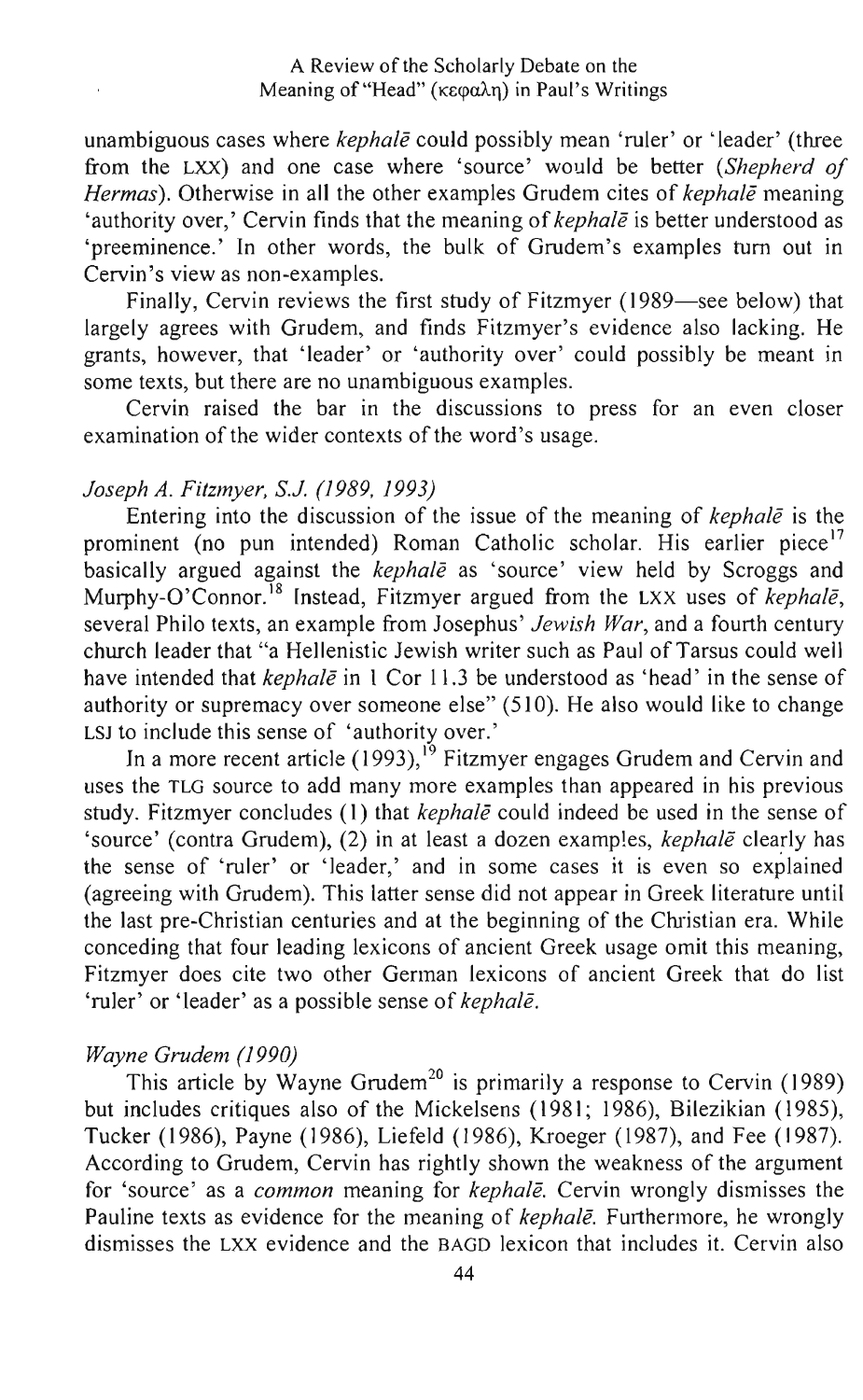iwrongly rejects the Plutarch texts because they are affected by the Latin *caput.*  He unwisely discounts the Apostolic Fathers as evidence for the meaning of *kephale* even though they postdate Paul.

The references of *kephale* in Ephesians 4: 15 and Colossians 2: 19 are better understood not as 'source,' but as 'nourishment' and the idea of 'leader' or 'authority' is never absent since Christ, who is the person referred to, is the authority and leader. However, some secondary overtones of 'preeminence' could be possible for *kephale*, if we include also the meaning of 'authority over' as the reason why there is preeminence.

As for the Mickelsens' views, there is no LXX evidence for 'source' as the imeaning of *kephale.* However, Grudem does admit that *kephale* as 'ruler' or 'leader' is *not common,* but is nevertheless a valid sense. The Mickelsens' meanings of *kephalē* for the Pauline texts have no support from actual uses in contemporary Greek. Payne's  $(1986)^{21}$  criticism of 'authority over' for the sense of "the head of Christ is God" (1 Cor. 11:3), because it suggests a subordinationist view of Christ that the church denied, is rejected by Grudem. Grudem says, "From the time of the eternal generation of the Son [A.D. 325]," the doctrine of the Trinity "has been taken to imply a *relationship* between the Father and the Son that *eternally* existed and that will always exist-a relationship that includes a subordination in role, but not essence or being" (457).

Grudem admits to some corrections arising from Bilezikian's critique, but basically disagrees with his conclusion that *kephale* means 'source.' The same challenge is given to Kroeger and Fee.<sup>22</sup> Based on recent studies by Peter Cottrell and Max Turner  $(1989)^{23}$  which argued that 'source' is not a recognized 'meaning of *kephale,* Grudem concludes that even if 'source' or 'prominent part' is valid (he does not concede that this is clear), it must include *also* the idea of 'authority over' for *persons* who are designated as 'head.' Unfortunately, again, Grudem does not define what he means by the English word 'source' or what he means by 'metaphor.'

# : *Andrew* C. *Perriman (1994)*

Andrew C. Perriman<sup>24</sup> reexamines the lexical texts cited by both Grudem and Fitzmyer for 'authority' and 'leadership' and in each case finds that the texts . do *not* refer to 'ruler' or 'leader' in using the metaphor *kephale.* Rather, in each case the thought is 'representative,' 'prominent,' or 'illustrious.' While these : examples illustrate a certain association of *kephale* with the figure of a ruler or leader, we cannot assume that the same association lies behind the Pauline texts. Further, no text can be cited where *kephale* denotes the authority or sovereignty of one man or of men over others.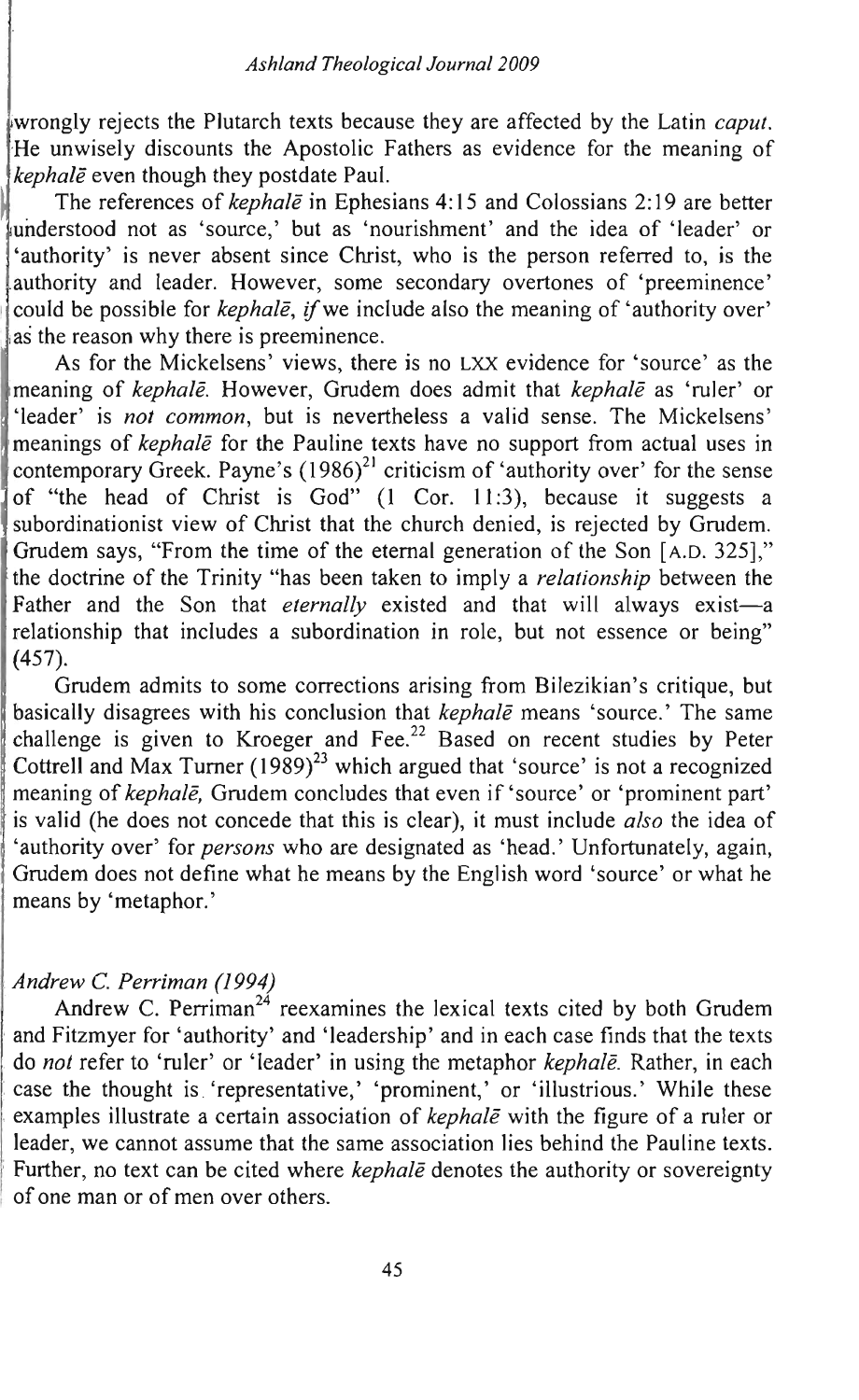#### A Review of the Scholarly Debate on the Meaning of "Head" ( $\kappa \in \alpha \lambda$ n) in Paul's Writings

As to *kephale* meaning 'source' or 'beginning' of something, Perriman states that Bedale's argument is flawed, and 'source' and 'beginning' are not the same or interchangeable.

Metaphor is a form of speech that is particularly sensitive to context, and while it is the case that when the reference is to a river, the idea of 'source' may emerge quite naturally as a secondary connotation, there is no reason to suppose that the same connotation is relevant when the metaphor is applied to some quite different subject. .. what J. Barr calls 'illegitimate totality transfer.' (613)

The texts cited by Cervin and others are either non-cases or refer to 'beginning' *(arche),* not to 'source.'

First Corinthians 11:3 must be understood in its context as a unique use of *kephale* as a metaphor. It has nothing to do with a man's authority over a woman. The main theme of the passage concerns the shame or dishonor that attaches to a woman if she prays or prophesies with her head uncovered; it is a question of whether the woman's behavior brings glory or dishonor on the man.

Perriman concludes his study by noting (1) both current positions ('source' or 'authority over') are weak lexicographically, (2) 'prominent' fits the texts well, (3) we cannot use other Pauline passages to define 1 Corinthians 11 :3, and  $(4)$  the passage does not teach the 'authority' of a hierarchy.

## Judith Gundry-Volf (1997)

In Anthony Thiselton's view (2000-see below), Judith Gundry-Vol $f^{25}$ offers a genuine breakthrough in the interpretation of 1 Corinthians 11 :2-16 that he characterizes as "the most seminal study of all."<sup>26</sup> Gundry-Volf argues that the lexical debate alone is insufficient to understand Paul's intent. She wants to integrate Paul's (1) creation, (2) cultural-societal, and (3) eschatological or new creation concerns into her exegesis. Gundry-Volf proposes that Paul's goal in the whole section of 1 Corinthians  $8:1-11:1$  is to correct behavioral problems at Corinth that have diminished the credibility of the gospel in the wider society.

In 11:2-16, Paul addresses the problem of shame/dishonor that both men and women are causing each other and the adverse consequences that this shameful behavior has for the mission of the church because of the way they are covering or uncovering their heads in worship (vv. 4-6). This is not a problem of women free spirits who are insubordinate to male authority, or a problem of homosexuality, or female sexual provocation, or even the problem of women obscuring male glory to God by being uncovered. Rather, some in the church ignored the social boundaries between men and women signified by the cultural rules of distinguishing male from female by how they covered their heads. The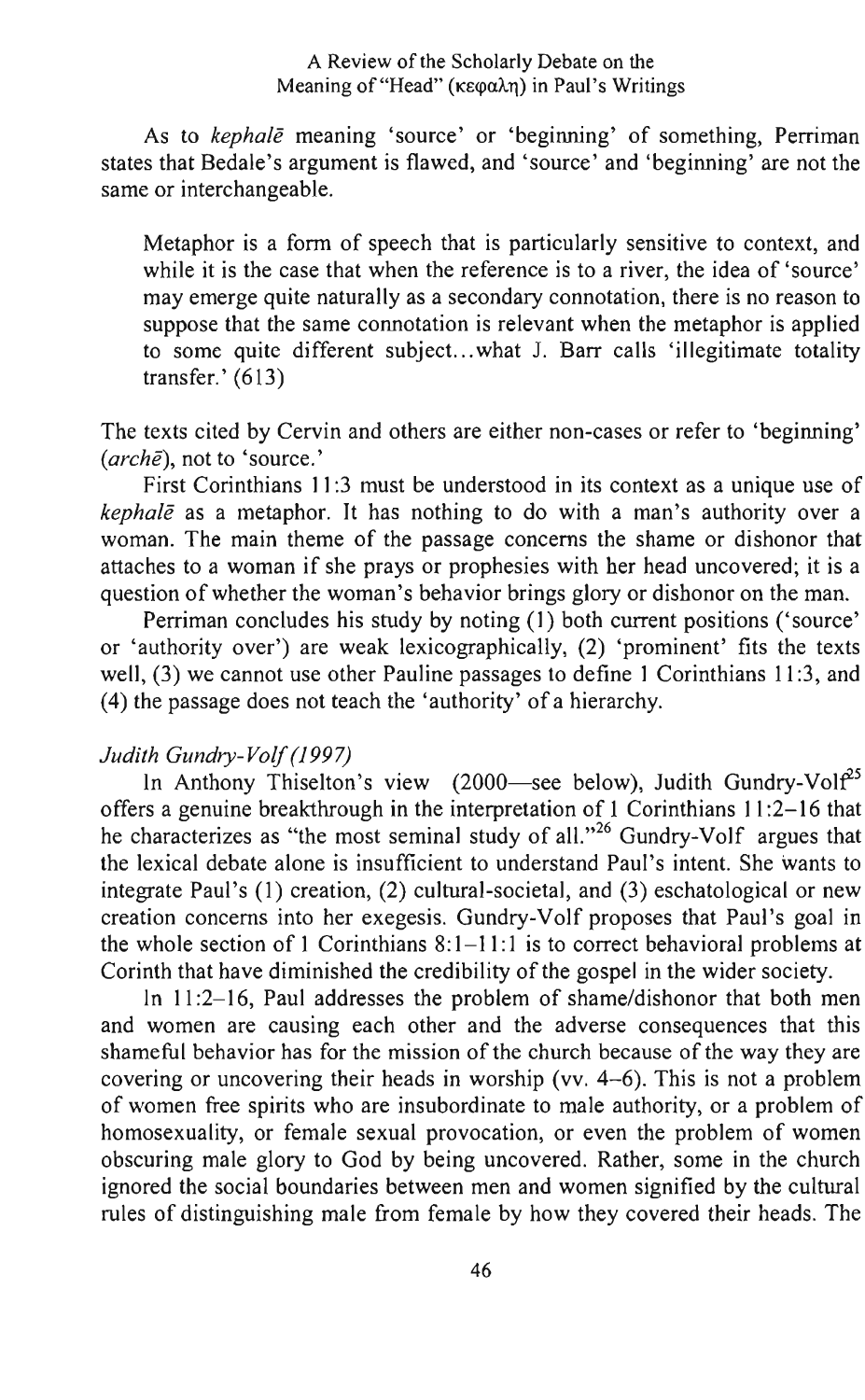women dishonored the men (their 'heads') and the males shamed in turn Christ (their 'head').

Therefore the question of what *kephale* means in verse 3 is not to be sought by going elsewhere in Paul's writings or by immediately jumping to verses 7-9 and reading an authority-subordination sense back into verse 3. Instead, the sense of *kephale* should come from verses 4-5 which presuppose the meaning of *kephale* in verse 3. "To shame one's head is to do the opposite of what is expected, namely, to honor the head. For the head signifies what is preeminent" (following Cervin) (159).

Nevertheless, she continues, "the patriarchal connotations of 11:3 do not disappear when one opts for the translation of *kephale* as 'one who is preeminent' rather than 'ruler' or 'source.' All these possible translations have patriarchal connotations" (159). Verses 7-9 then explicitly take up this problem by drawing out the theme of 'glory' from the creation accounts in Genesis 1 and 2 read through a gender-based, patriarchal interpretive lens. Paul argues from this that a woman's head should be properly covered to show respect or honor to a man in a patriarchal social-cultural situation.

However, this is not the whole story. Paul abruptly turns and shows that he can also argue from the creation order now ("man comes through a woman," 11: 11-12) and that in the new creation ("in the Lord") *woman* is now prior to man and "all things are from God" including the woman, a view that denies the exclusive privilege of man argued for in 11:7-9.

Paul is not claiming here that man needs woman as his subordinate and woman needs man as her 'head,' nor even simply that they are essential to each other according to God's design, but that since neither exists without the other, neither has exclusive priority over the other and therefore gender does not determine priority in their relationship 'in the Lord.' In 11:11, therefore, Paul undermines gender-based hierarchy in the *body of Christ .*... At the same time the difference between man and woman remains. (163)

This tension must be maintained between the redeemed order where gender distinctions remain but are socially relativized, and the way this truth is expressed in the social-cultural situation of patriarchy.

Unfortunately, Gundry-Volfs work on this passage and Galatians 3:28 is buried in little known scholarly publications. In my opinion her work warrants more widespread reading and discussion.

### *Gregory* W. *Dawes* (1998)

Gregory W. Dawes' important work on Ephesians 5:21-33 is not well known in the larger discussion.<sup>27</sup> The first seventy-six pages of his book deal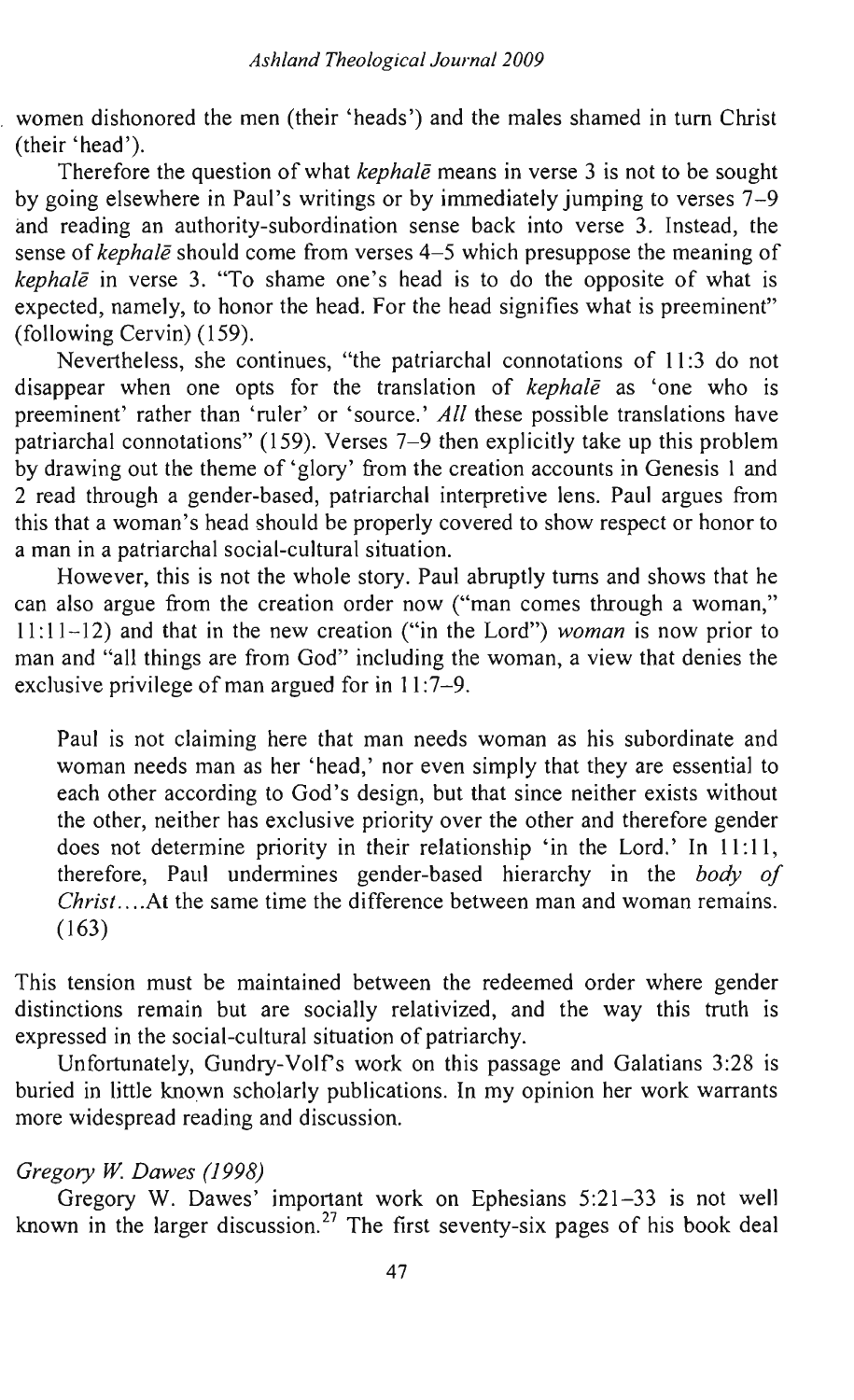#### A Review of the Scholarly Debate on the Meaning of "Head" (κεφαλη) in Paul's Writings

with the mostly neglected or misunderstood subject of *metaphor!* Dawes not only distinguishes metaphor from analogy and model, but also clarifies 'dead' metaphor from 'live' metaphor. The meaning of a 'dead' metaphor (one having a common range of meanings) can be studied lexically and its meaning possibilities listed. 'Live' metaphors on the other hand cannot be studied lexically since they are the creation of the author and get their meaning from some unexpected association with something else.

I remember a seminary professor who regularly prayed that the Holy Spirit would 'electrify' our lives. I had heard of 'electrify' before but never or since in connection with the Holy Spirit. This is a 'live' metaphor and will not be found in dictionaries under the word 'electrify.' In such cases only the *context* of the term can determine its sense. Further, an author may vary the metaphorical meaning of an expression from one context to another and even change it within the same context! This is a point that has not been sufficiently noticed in the debate over the metaphorical meaning of 'head.'

In a chapter on *kephale*, as in "The husband is the *head* of the wife" (Eph.<br>). Dawes concludes, presumably to the delight of patriarchal-5:23), Dawes concludes, presumably to the delight of patriarchalcomplementarians, that

whatever other [metaphorical] senses the word *kephale* may have had, the context in which it is used in Ephesians 5:22-24 demands that the meaning 'authority over' be adopted. For in verses  $22-24$  the word is used...to reinforce the case for the 'subordination' of wives. It can only fulfill this function if it carries with it some sense of authority. (134)

However, he then goes on to criticize both the patriarchal-traditionalists for finding only *this* meaning in the word regardless of the context, and the egalitarians for refusing to see 'authority over' as the sense in at least this context of Ephesians 5:21-33.

However, egalitarians should not despair because Dawes finally concludes that

[A] close reading shows that what Ephesians asks is that both wives and husbands live lives of mutual subordination and self sacrificing love, after the example of Christ....While married couples are joined in a particularly intimate, bodily union (Eph 5:31), a union which demands that they care for and take responsibility for one another, it is also because they are 'members of ... [the] body of Christ' (cf. Eph 5:30), and therefore 'members of one another' (Eph 4:25), that they are bound to this new and distinctively Christian ethic. (233)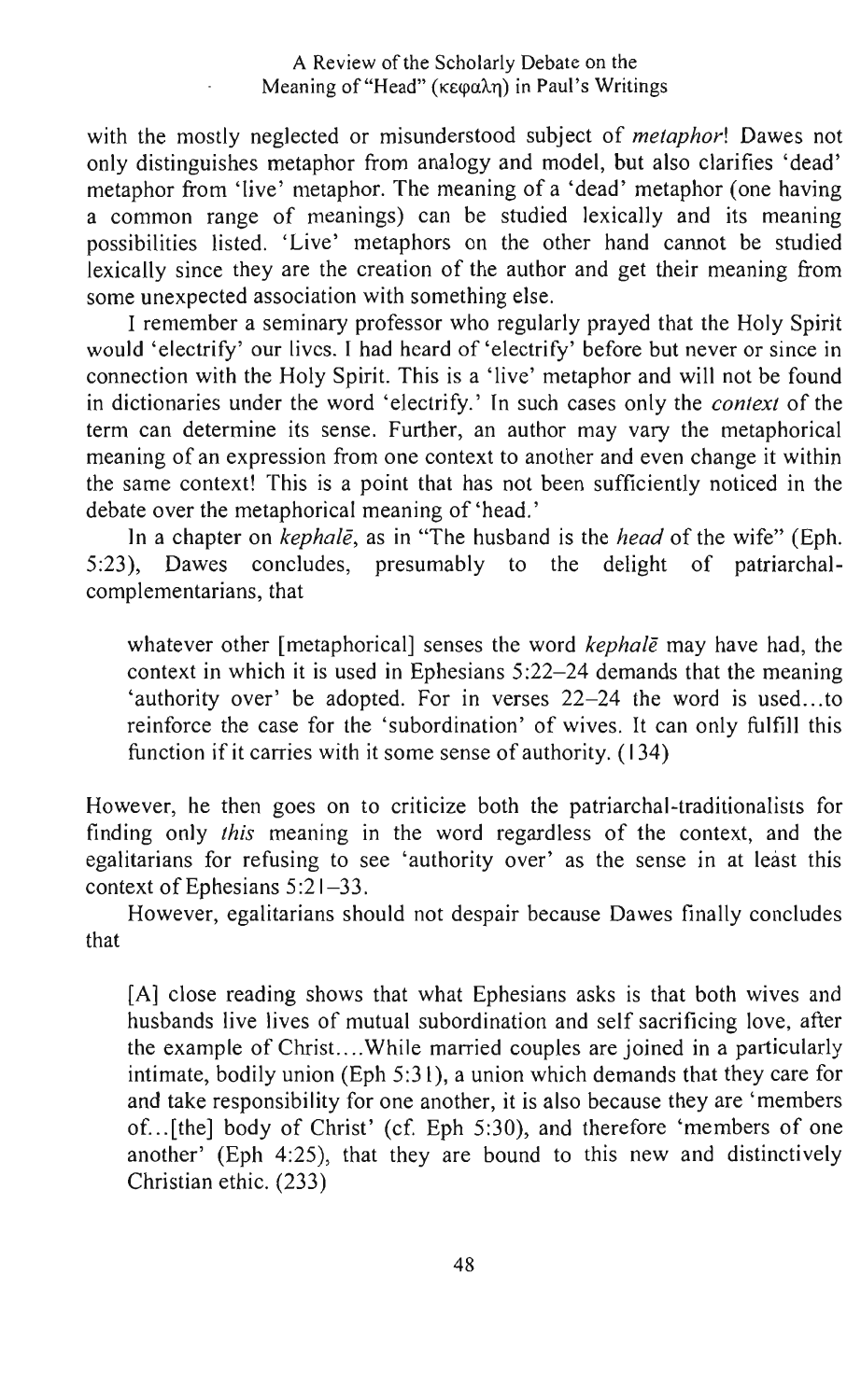Ultimately, the same tension seems to exist here in Ephesians  $5:21-33$  as in 1 Corinthians 11:2-16-a tension in the former, between loving mutuality based on equality of genders and between the asymmetrical, patriarchal-submission order. In the Corinthian passage, there is a tension between one-directional subordination and the *subversion* of patriarchal order, since the apostle concludes by saying, "Nevertheless, in the Lord woman is not independent of man or man independent of woman. For just as woman came from man, so man comes through woman; but all things come from God" (vv.  $11-12$ ).

#### *Anthony* C. *Thiselton (2000)*

In perhaps the premier and definitive interpretive commentary on 1 Corinthians to date, Anthony C. Thiselton<sup>28</sup> has reviewed carefully the debate in depth, evaluating more than *eighty* publications! Accordingly, three viewpoints on the metaphorical sense of *kephale* have emerged: (1) 'authority over' (Fitzmyer 1989, 1993; Grudem 1985, 1990, 2001); (2) 'source,' 'origin,' 'temporal priority' (Bedale 1954; Bruce 1971; Murphy-O'Connor 1989, 1997; Fee 1987; Schrage 1995); and (3) 'preeminent,' 'foremost,' 'representative' (the part representing the whole) (Cervin 1989; Perriman 1994).

After critically examining each view in detail, Thiselton leans toward the third view and highlights Gundry-Volf's exegesis of the passage in  $1$ Corinthians 11 :3-16 (mentioned earlier in this paper). He uses the following English words to express the meaning of the three uses of *kephale* in 11:3: 'preeminent' (of Christ), 'foremeost' (of man), and 'preeminent' (of God), while retaining the translation of *kephale* as 'head,' with the added qualification that the English word ' head' does not exactly coincide with Paul's use of *kephale.* 

Thiselton concludes that the evidence from ancient Greek literature for *kephale* meaning 'authority over,' as well as the evidence for it meaning 'source' is definitely shrinking. This makes it increasingly difficult to argue for either 'authority over' or 'source' as exclusive senses or to argue any longer that either is the 'common' meaning of *kephale* in the New Testament period, much less in Paul's writings.

### *Wayne Grudem (2001*

Again, Wayne Grudem<sup>29</sup> responds to several authors who had written studies on *kephale* since his earlier rebuttal (1990)- scholars with whom he mostly disagrees. The bulk of his article focuses on a critique of an entry on "head" by Catherine Kroeger in the *Dictionary of Paul and His Letters* (1993). In that article Kroeger argues that early evidence from church leaders supports the meaning of *kephale* as 'source' as well as some new evidence from non-Christian sources. Aside from some petty inaccuracies, Grudem's main criticisms are as follows. Kroeger has falsely given the impression that Chrysostom (A.D. 347-407) believed that *kephale* meant 'source' and not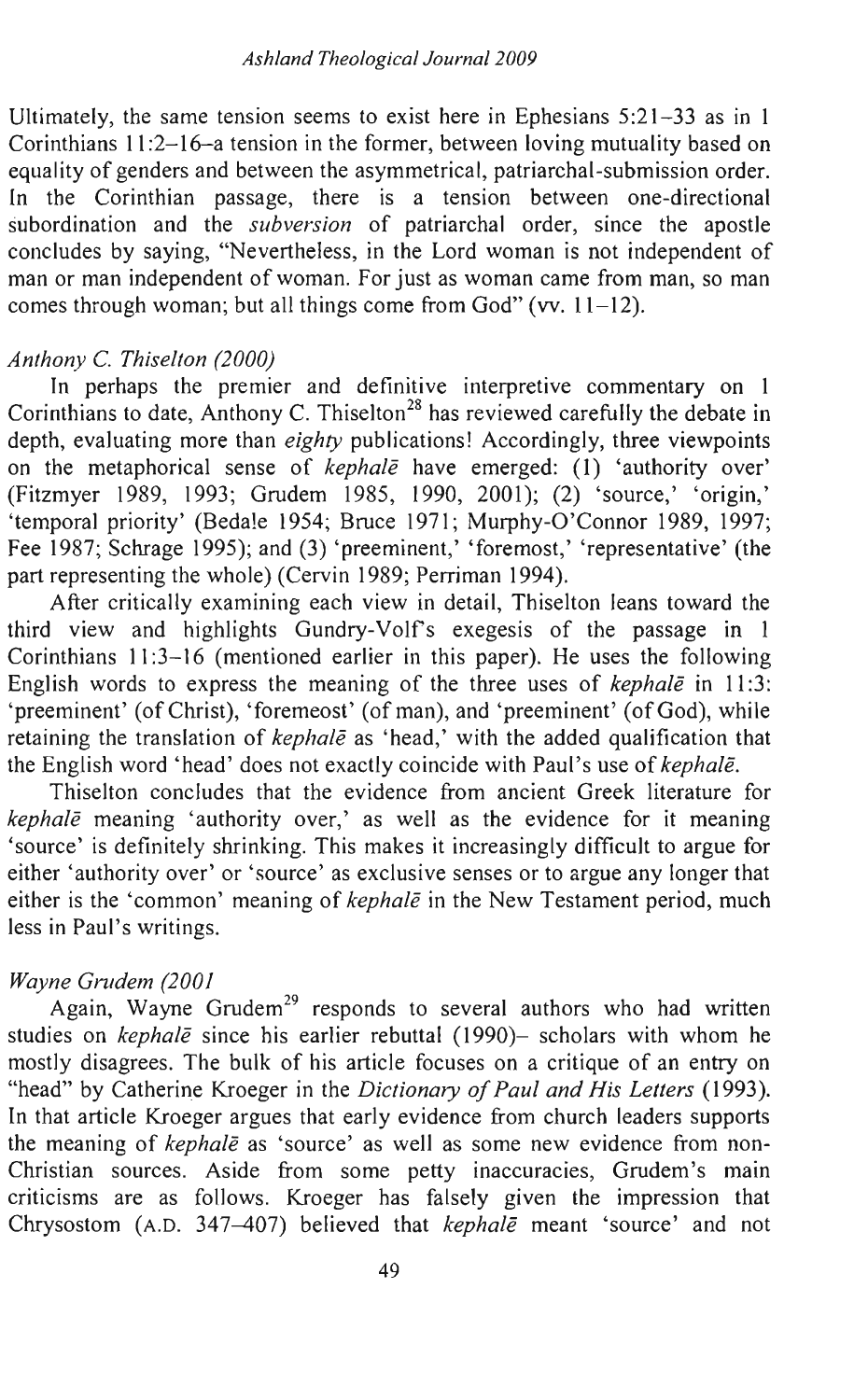#### A Review of the Scholarly Debate on the Meaning of "Head" ( $\kappa \in \alpha \lambda$ n) in Paul's Writings

'authority over.' Grudem counters that in the *full context* of the Chrysostom statements, this is not the case. Additional statements from Chrysostom clearly show that he believed firmly in male authority over women and understood *kephale* in this way.

Further theological questions are raised for Kroeger. Does "the head of Christ is God" (1 Cor. 11:3) teach (given the sense of *kephale* as 'authority over') the "eternal subordination of the Son" in the Trinitarian Godhead (which is Grudem's view but understood by Kroeger as heretical)? Or, if *kephale* means 'source' (Kroeger's view), how do we avoid the Arian heresy of the Son being created by the Father?

The last criticism comes in the form of a detailed analysis of fourteen further examples she gives of *kephale* meaning 'source.' Grudem claims that all of these examples are false and do not prove her case.

The article closes with brief attention to articles by Turner,  $30$  Fitzmyer,  $31$ Arnold,<sup>32</sup> Dawes,<sup>33</sup> Perriman,<sup>34</sup> May and Joe,<sup>35</sup> Brown,<sup>36</sup> Keener,<sup>37</sup> and Groothuis, $38-$  some agreeing and some disagreeing with Grudem. He concludes that 'authority over' as the meaning of *kephale* is "firmly established" (64).

## *Philip B. Payne (2008)*

Philip B. Payne's long awaited monograph on the gender issue ( *Man and Woman, One in Christ.* Grand Rapids, Mich.: Zondervan) is in the final editing process and soon forthcoming. However, a greatly abbreviated summary of his exegesis of 1 Corinthians 11 :3-16 was published last fall in *Priscilla Papers<sup>39</sup>* that gives some hints as to how he will handle the *kephale* sense in 11:3 in the larger treatment.

Payne identifies the problem at Corinth with 'disgraceful' hairstyles-men's *long hair* conveys effeminacy and symbolizes effeminate homosexuality, while women's *loose hanging* hair signifies "undisciplined sexuality." *Kephale* in verse 3 is understood as "source relationships, highlighting the respect each person owes to his or her source" (10). Payne cites fourteen reasons for accepting "source" as the best translation for *kephale* in this passage.

The following verses (4-10) emphasize social and theological reasons why men and women ought not to wear hairstyles that repudiate heterosexual marriage-"the archetypal relationship of Adam to Eve is the antithesis of homosexual relationships" (13). Finally, verses 11-16 stress the non-hierarchical unity with difference of the man and woman leading to their equal standing and privilege. Verse 11 emphasizes the fundamental principle that in the Lord woman and man are not separate, affirming their equal standing and privilege, like Gal 3:28. Verse 12's "even as... so also" shows that man and woman should both respect each other as their source. Verses13-16 apply this explicitly to men's and women's hair.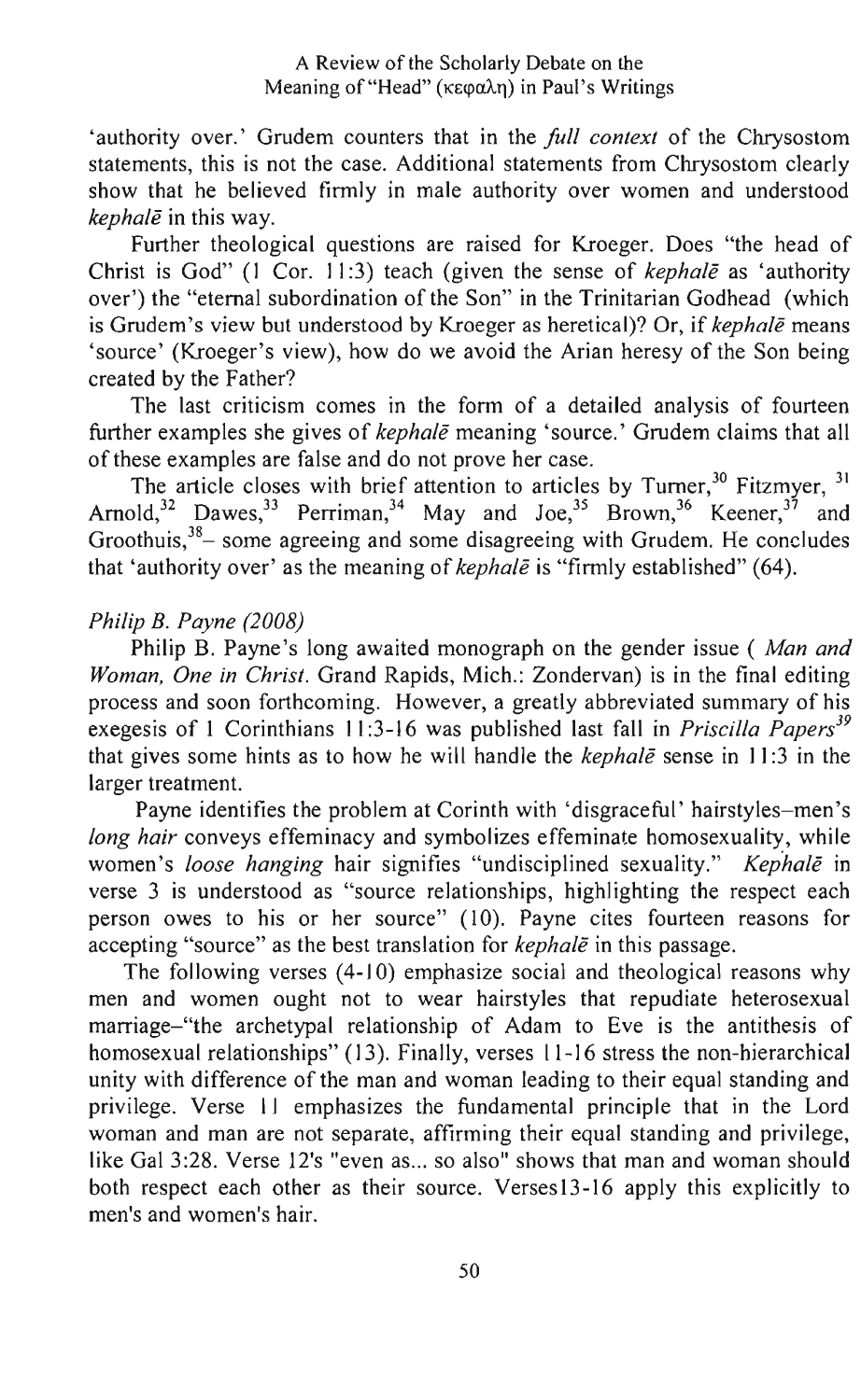His views on Ephesians 5:23 are summarized by Payne himself along the following lines.

> I take seriously the obvious apposition which is most naturally understood as clarifying what Paul means by *kephale* in Eph 5:23. "He savior of the body" is in apposition to "Christ head of the church" and I believe that defines the sense in which Paul intends his readers to interpret "head." Christ is head of the church in the sense that he is its savior. What that means for the church and for husbands called to follow Christ is explained in verse 25 and following, "Husbands, love your wives, just as Christ loved the church and gave himself up for her...." The submission of both v. 22 (which is grammatically dependent on assumption of the verb from v. 21) and v. 24 is one expression of the mutual submission, "submitting to one another in reverence for Christ," that should characterize relationships within the body of Christ.<sup>40</sup>

# Concluding observations and implications for understanding 1 Corinthians 11:3 and Ephesians 5:23

Where does the above summary of the debate leave us? How can we move forward in our understanding of the key texts that affect our Christian attitude and practice in the home and church? Let me try to summarize what I have concluded through this meta-study. In my judgment (not all will agree) the following points should be taken into consideration in all future discussions of *kephale* and how 1 Corinthians 11:3 and Ephesians 5:23 are interpreted and applied.

# *The lexical battle*

- 1. The actual *non-contested* evidence outside the Bible for *kephale* meaning 'source' or *kephale* meaning 'authority over' in first century Greek usage is shrinking (but not totally absent). Which option is 'weaker' remains debatable. Either option remains *rare* from a lexical standpoint.
- 2. Most all parties now agree that in certain contexts *kephale* may mean either 'authority over' or 'source.' Whether *both* senses are ever or always present is debatable.
- 3. A discemable trend may be noticed to accept the general background of the metaphorical sense of *kephale* as stemming from the anatomical relation of the head to the body as its most 'prominent, ' 'respected,' 'preeminent,' or 'illustrious' part.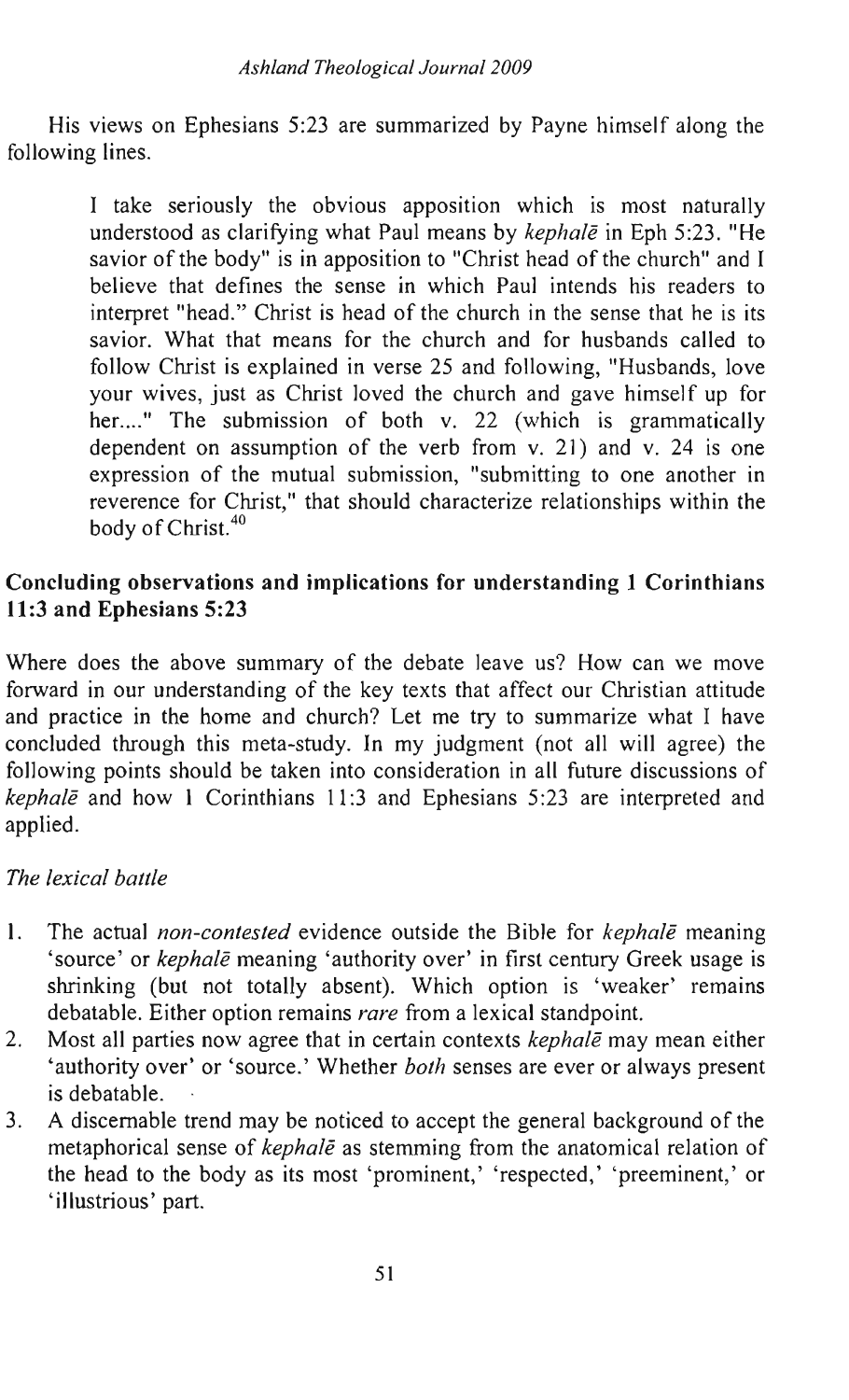- 4. There seems to be growing agreement that *kephale* as a metaphor can have <sup>I</sup> different senses in different contexts and even different senses in the same context.
- 5. If Paul is using *kephale* as a *living* metaphor in any place (i.e., a rare or <sup>I</sup> unique use), the precise sense of *kephale* may be ascertained only by the context, not by lexical studies of 'dead' metaphors (having a standard sense).
- 6. Prejudice seems evident in those studies that fail to recognize possible multiple meanings of *kephale* and instead continue to force all texts in Paul to conform to a single primary meaning, whether 'source' or 'authority over.'
- 7. Several of the sfudies above may operate with the fallacy of reading modern 'egalitarian' models back into the biblical texts or to see more recent 'modified- patriarchal' (e.g., 'complementarian') positions as present in the Pauline uses of *kephale.*
- 8. If there is any change in the LSl lexicon to include 'authority over' (as some have suggested), there should be also a corresponding change in the BAGD lexicon to include 'source' or 'origin' as another (rare) but possible sense of *kephale.*
- 9. The word *kephale* should continue, as in most translations, to be rendered by 'head' yet with the recognition that the English word 'head' is not an exact equivalent of *kephale.*

# *Applying this study to two key Pauline texts*

Briefly, but hopefully with profit, I would like to suggest how this study might be applied to 1 Corinthians 11:3 and then to Ephesians 5:23.

# **1 Corinthians 11:3**

"The head of every man is Christ, and the head of the woman is man, and the head of Christ is God" (1 Cor. 11:3-TNIV). This passage is notoriously difficult to interpret. First, it is my position that female insubordination to male authority is *not* the primary problem addressed by Paul. Rather, as the text goes on to tell us, it was dishonoring behavior of culturally inappropriate head/hairstyles practiced by both men and women as they were alternating in leading prayer and preaching in the public worship of the church (vv. 4-6; 11- 16).41 While Paul may use *kephale* in the sense of "source" (see Payne), I am more inclined here to see *kephale* as 'prominent' or 'honored' of the malefemale relation along with a lewish-gendered reading of the creation accounts (Gen. 1 interpreted by Gen. 2) as Paul's argument to root out this unacceptable *practice* (vv. 7-9).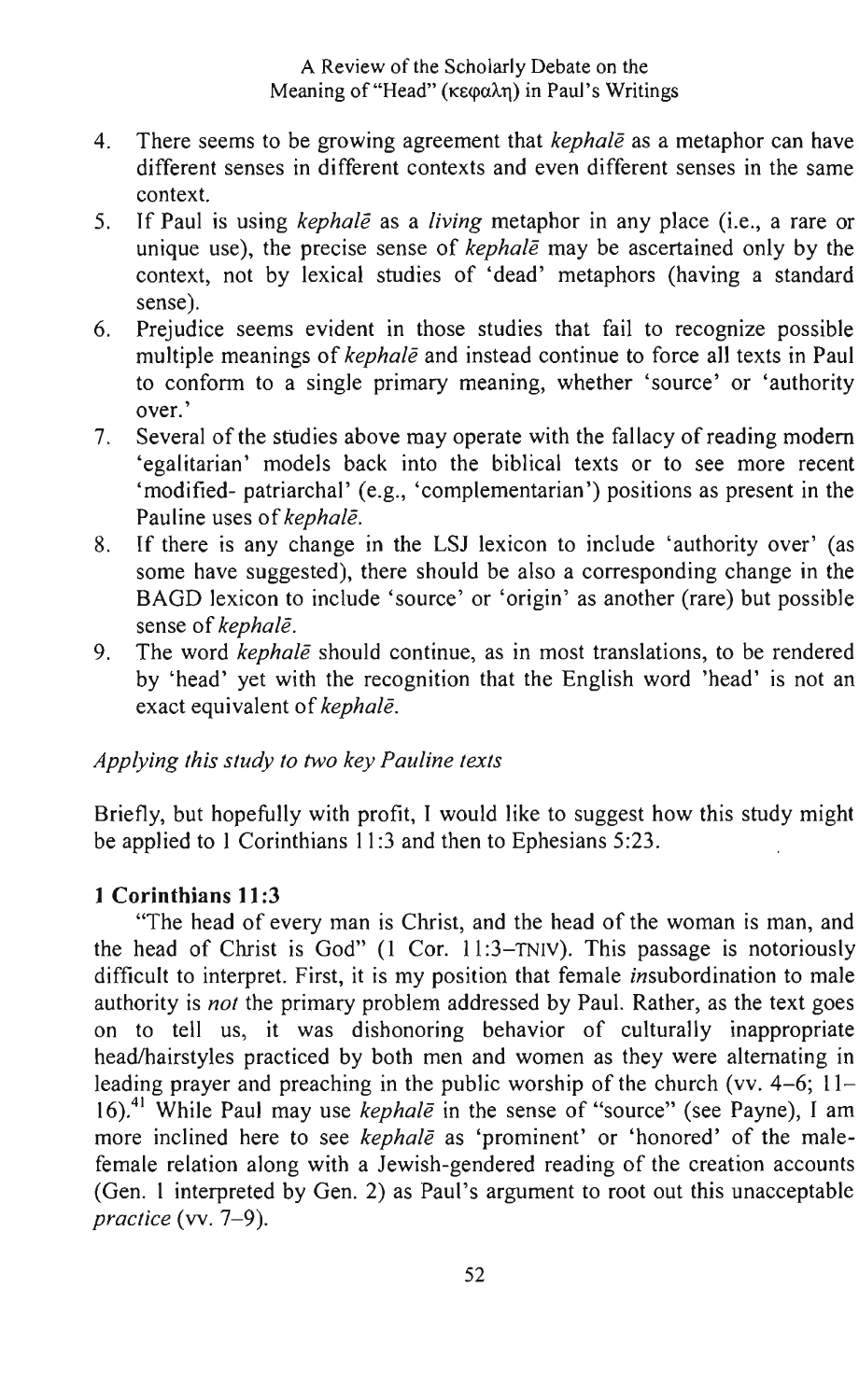The use here of *kephale* in my opinion includes incidental overtones of patriarchal cultural expectations regarding male *honor* that Paul wants to preserve publicly for the sake of the *mission* of the church. We must remember that the church met in homes that were open to the public as they met. Any deviance from the patriarchal norms of male respect/ honor, evidenced outwardly by the way the hair was worn on the head, would be seen as a radical social aberration and would produce unnecessary and serious opposition to the fledgling church at Corinth-a concern Paul has in the larger context of  $8:1-$ 14:40.

Such a reading of  $11:3-10$  addresses the honor/shame problem and at the same time preserves the biblical distinction between male and female that Paul wants. He thus adapts (not changes) the gospel to the surrounding culture without compromising its essential message.<sup> $\bar{4}$ </sup> That Paul can in another context, that of the actual nature and functioning of the church ("in the Lord"), argue for a completely non-gendered and egalitarian reading of creation is witnessed to in 11: 11- 16. Both readings of creation must be kept in tension and not reduced to an either/or approach.

## Ephesians 5:23

"The husband is the head *[kephalē]* of the wife as Christ is the head [kephale] of the church" (Eph. 5:23 TNIV) presents another interpretive challenge. Hierarchical-Complementarians will argue that since *kephale* means 'authority over' in reference to Christ in other passages (e.g., Eph. 1:22; Col. 2:10), his headship here is also to be understood as 'authority over.' This is confirmed by the command for wives to *submit* themselves to their husbands' 'authority over' them (v. 22).

Yet, this reading, in my opinion, not only fails to take seriously other possible linguistic senses for *kephale* but also ignores or relativizes the importance of first century Mediterranean patriarchy as the social-cultural context of Paul's injunctions. Further, this interpretation does not adequately grapple with how this Pauline teaching might be understood and applied in modified-patriarchal or egalitarian cultures such as in most of the West today and increasingly also in Eastern societies.

A better approach, in my judgment, would be to retain the sense of *kephale*  as 'authority over' in this context, but to argue that in a changed cultural context such as ours the best *application* of Paul's teaching is 'mutual submission' or 'mutual yielding' or 'deference' (Dawes).<sup>43</sup> As Kevin Giles, aware of the discussion outlined above, and adopting the sense of *kephale* as 'authority over' for this passage has recently argued:

The word *[kephale]*, however, is given new content. To be the "head" of one's wife, Paul explains, involves not rule, but sacrificial, self-giving,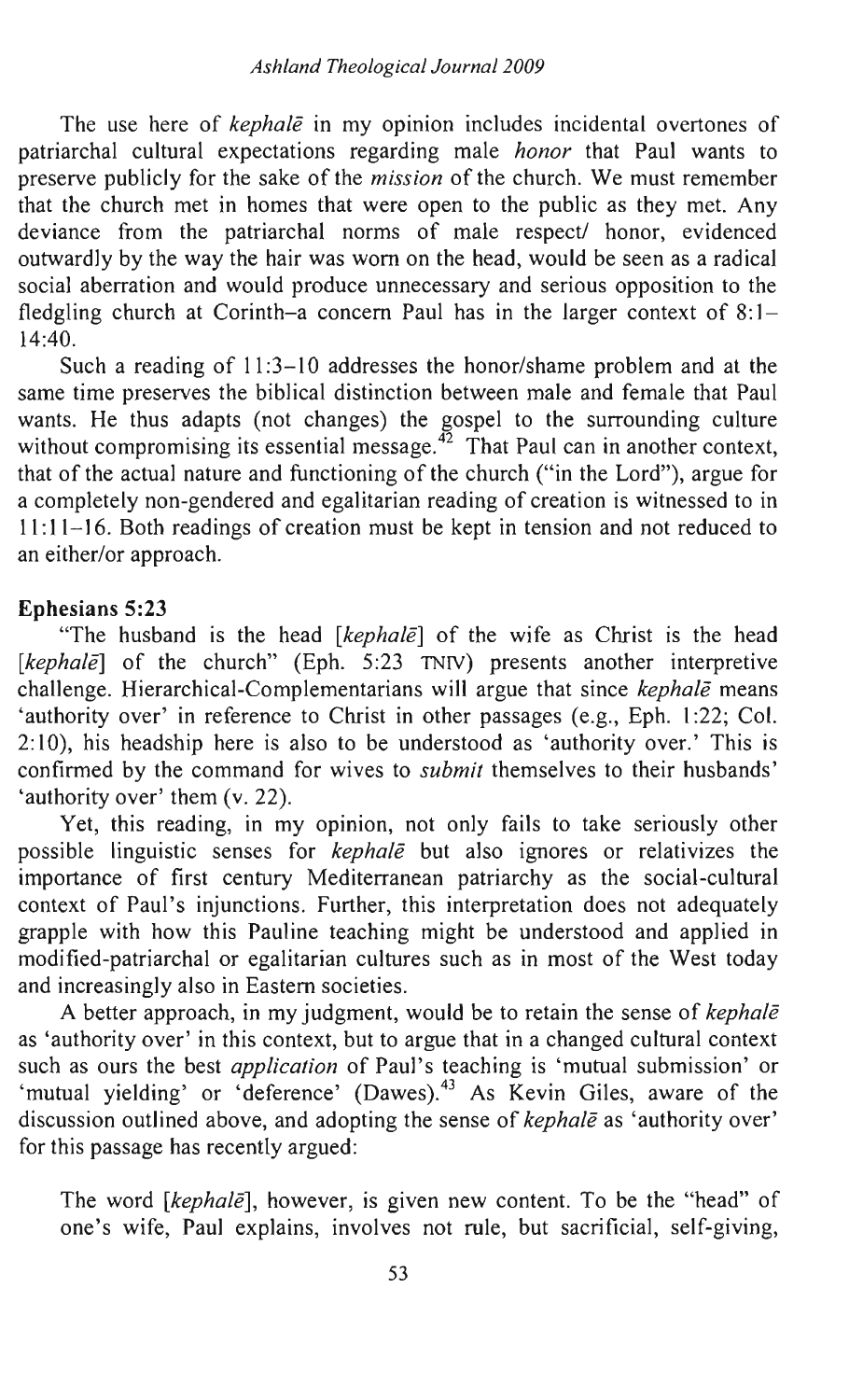#### A Review of the Scholarly Debate on the Meaning of "Head" ( $\kappa \in \alpha \lambda$ ) in Paul's Writings

*agape-love.* Jesus exemplifies this kind of leadership in his self-giving on the cross. It is the leadership of the servant who is willing to serve even to the point of giving one's life for the other. Not one word is said in this passage about who makes the final decision on important matters. In Ephesians 5 :21 ff, Paul is seeking in his cultural setting to transform patriarchy-male authoritative leadership-not endorse it. When first read it would have been the men in that church who felt threatened by the counter-cultural teaching Paul enunciates. In its original historical context, this was a liberating text. It should be read in this way today.<sup>44</sup>

An approach I favor would be to understand *kephale* as in 1 Corinthians 11:3 as 'prominent' or 'honorable' of the husband vis-à-vis the wife in terms of the patriarchal social structure of Paul's day. Paul then redefines this 'honored' position not in terms of Christ's *Lordship* over the church, but his *kephale* that is manifest in his love and servant-self-giving and other-nurturing and promoting aspects of his relationship to the church. This same model is to be the example that a Christian husband follows as he relates to his wife and she in turn yields herself in 'respect' to this kind of *kephale,* i.e., her loving, caring, protecting spouse.

Again, in our non-patriarchal culture (one not *requiring* male honor), *mutual* yielding (v. 21) and *mutual* respect in my judgment best fulfills this model of Christ. His example is beautifully portrayed in the foot-washing account and commanded to all believers, including husbands and wives, in their relation to each other (John  $13:1-17$ ).

ENDNOTES

<sup>4</sup>F.F. Bruce, 1 *and* 2 *Corinthians,* NCBC (Grand Rapids, Mich.: Eerdmans, 1971).

<sup>\*</sup> A term used especially in the natural and social sciences to describe a study that reviews multiple primary studies on a topic, then synthesizes and concludes where these studies seem to be pointing. Portions of this paper appeared in *Priscilla Papers* 20 (2006) 21-29.

<sup>1</sup>Stephen Bedale, "The Meaning of *kephale* in the Pauline Epistles," *Journal of Theological Studies* ns50 (1954): 211-16.

<sup>&</sup>lt;sup>2</sup> Leon Morris, *The First Epistle of Paul to the Corinthians*, TNTC (Grand Rapids, Mich.: Eerdmans, 1958).

<sup>3</sup> C.K. Barrett, *The First Epistle to the Corinthians* (New York: Harper & Row, 1968).

<sup>5</sup> Morna D. Hooker, "Authority on Her Head: An Examination of I Cor. XI.lO," *New Testament Studies* 10 (1963-'64) 410-16.

<sup>6</sup> Fee further adds to the evidence for this sense by pointing out that *exousia* never has the passive sense or does the idiom "to have authority over" ever refer to an external authority different from the subject of the sentence (Gordon D. Fee, *The First Epistle to the Corinthians,* NICNT (Grand Rapids, Mich.: Eerdmans, 1987) 519.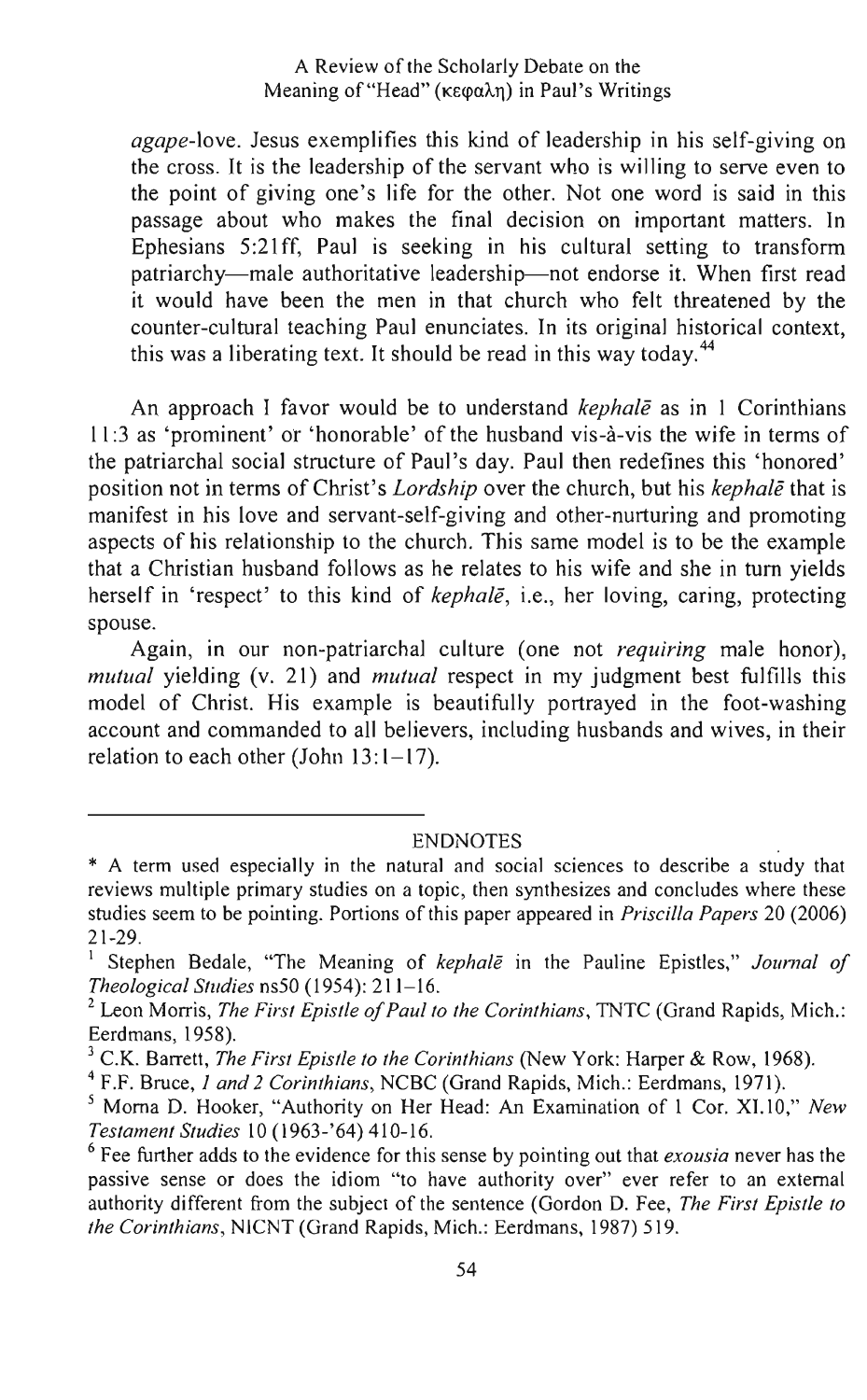7 Robin Scroggs, "Paul and the Eschatological Woman," *Journal 0/ the American Academy o/Religion* 40 (1972) 283-303.

8 Fred D. Layman, "Male Headship in Paul's Thought," *Wesleyan Theological Journal*  '15 (1980) 46-67.

<sup>9</sup> James B. Hurley, *Man and Woman in Biblical Perspective* (Grand Rapids, Mich.: Zondervan, 1981).

<sup>10</sup>Gilbert Bilezikian, *Beyond Sex Roles,* 2nd ed. (Grand Rapids, Mich.: Baker, 1985).

<sup>11</sup> Berkeley and Alvera Mickelsen, "Does Male Dominance Tarnish Our Translations?" *Christianity Today,* Oct. 5, 1979, 23-26; "The Head of the Epistles," *Christianity Today*  (Feb. 20, 1981) 20-23; "What Does *Kephale* Mean in the New Testament?" in *Women, Authority and the Bible,* ed. Alvera Mickelsen (Grand Rapids, Mich.: Zondervan, 1986)  $97 - 132$ .

12 Wayne Grudem, "Does *kephale* (Head) Mean 'Source' or 'Authority Over' in Greek Literature? A Survey of 2,336 Examples," *Trinity Journal* 6 NS (1985) 38-59.

13 Gilbert Bilezikian, "A Critical Examination of Wayne Grudem's Treatment of *kephale*  in Ancient Greek Texts" in *Beyond Sex Roles,* 2nd ed. (Grand Rapids, Mich.: Baker, 1985) 215-252.

14 Walter L. Liefeld, "Women, Submission & Ministry in 1 Corinthians," in *Women, Authority* & *the Bible,* ed. Alvera Mickelsen (Grand Rapids, Mich.: Zondervan, 1986) 134-153.

15 Catherine C. Kroeger, "The Classical Concept of *Head* as 'Source'" in Gretchen Gaebelein Hull, *Equal to Serve* (Old Tappan, N.J.: Fleming Revell, 1987) 267-283.

16 Cervin, Richard S. "Does *Kephale* Mean 'Source' or 'Authority Over' in Greek Literature? A Rebuttal," *Trinity Journal* IONS (1989) 85-112.

17 Joseph A. Fitzmyer, "Another Look at *Kephale* in 1 Corinthians 11 :3," *New Testament Studies* 35 (1989) 503-51l.

18 Jerome Murphy O'Connor, 1 *Corinthians* (Wilmington, De.: Michael Glazier, 1982). 19 Joseph A. Fitzmyer, *"Kephale* in 1 Corinthians 11:3," *Interpretation* 47,1 (Jan. 1993) 52-59.

20 Wayne Grudem, "The Meaning of *Kephale* ('Head'): A Response to Recent Studies," in *Recovering Biblical Manhood and Womanhood,* ed. John Piper and Wayne Grudem (Wheaton, Ill.: Crossway, 1991) 425–468.

21 Philip B. Payne, "Response," in *Women, Authority and the Bible,* ed. Michelsen, 121- 124.

22 Gordon D. Fee, *The First Epistle to the Corinthians,* NICNT (Grand Rapids, Mich.: Eerdmans, 1987) 501-505.

23 Peter Cottrel and Max Turner, *Linguistics and Biblical Interpretation* (Downers Grove, IL: InterVarsity, 1989) 144.

<sup>24</sup>Andrew C. Perriman, "The Head of a Woman: The Meaning of *Kephalē* in 1 Cor. 11 :3," *Journal o/Theological Studies* 45 (1994) 602-622.

<sup>25</sup> Judith M. Gundry-Volf, "Gender and Creation in 1 Corinthians 11:2-16: A Study in Paul's Theological Method," in *Evangelium, Schriftauslegung, Kirche Feschrift für Peter Stuhlmacher*, ed. Jostein Ådna, Scott Hafemann, and Otfried Hofius (Gottingen, Germany: Vandenhoeck & Ruprecht, 1997) 151-171.

26 Anthony C. Thiselton, *The First Epistle to the Corinthians,* NIGTC (Grand Rapids, Mich.: Eerdmans, 2000) 803.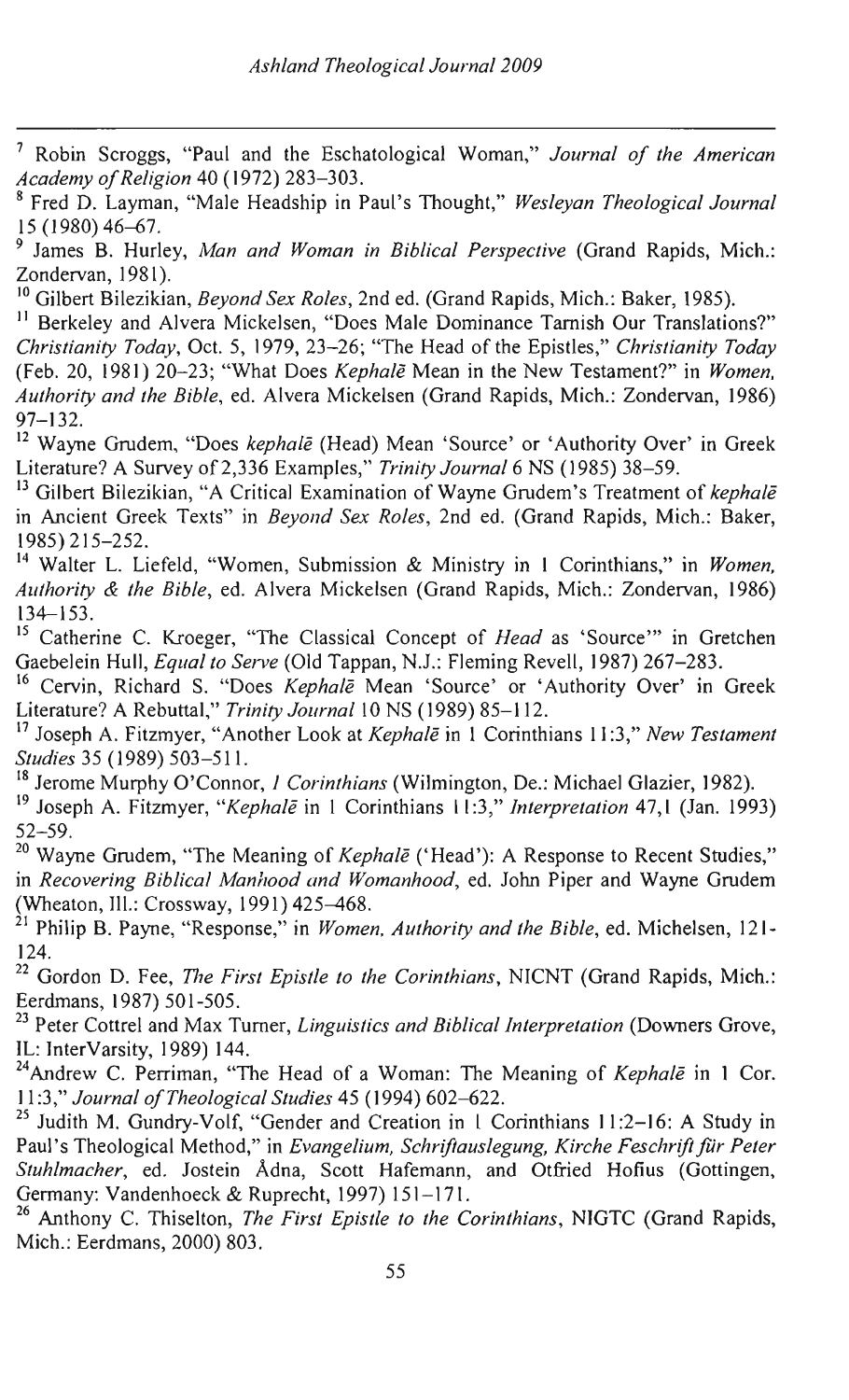27 Gregory W. Dawes, *The Body in Question: Metaphor and Meaning in the Interpretation of Ephesians 5:21-33*, Biblical Interpretation 30 (Leiden, Netherlands: Brill, 1998).

28 Anthony C.Thiselton, *The First Epistle to the Corinthians,* NIGTC (Grand Rapids, Mich.: Eerdmans, 2000) 812-823.

29 Wayne Grudem, "The Meaning of *Kephale* ('Head'): An Evaluation of New Evidence, Real and Alleged," *Journal of the Evangelical Theological Society* 44.1 (March 2001)  $25 - 66.$ 

30 Max Turner, "Modern Linguistics and the New Testament," *Hearing the New Testament,* ed. Joel Green (Grand Rapids: Eerdmans and Carlisle: Paternoster, 1995) 165-172.

31 Joseph A. Fitzmyer, *"Kephale* in 1 Corinthians 1 I :3," *Interpretation* 47.1 (Jan. 1993) 52-59.

32 Clinton Arnold, "Jesus Christ: 'Head' of the Church (Colossians and Ephesians), *Jesus of Nazareth: Lord and Christ,* ed. Joel B. Green and Max Turner (Grand Rapids, Mich: Eerdmans and Carlisle: Paternoster, 1994) 346-366.

33 Gregory W. Dawes, *The Body in Question: Metaphor and Meaning in the Interpretation of Ephesians* 5:21-33, Biblical Interpretation 30 (Leiden, Netherlands: Brill, 1998).

<sup>34</sup> Andrew C. Perriman, "The Head of a Woman: The Meaning of *Kephale* in 1 Cor. 11:3," *Journal of Theological Studies* 45 (1994) 602-622.

35 Grace Ying May and Hyunhye Pokrifka Joe, "Setting the Record Straight," *Priscilla Papers* 1111 (Winter 1997) 1-10.

36 Judy Brown, "I Now Pronounce You Adam and Eve," *Priscilla Papers* 13/4 (Fall, 1999) 2-3.

<sup>37</sup>Craig Keener, *Paul, Women, Wives (Peabody, MA: Hendrickson,* 1992) 34.

38 Rebecca Groothuis, *Good News for Women* (Grand Rapids, Mich.: Baker, 1997) 151.

39 Philip B. Payne, "Wild Hair and Gender Equality in 1 Corinthians 11 :2-16," *Priscilla Papers Vol. 20, No. 3* ♦(Summer 2006) 8-18.

<sup>40</sup> Letter to the author, November 1, 2007, and approved for inclusion in this paper.

<sup>41</sup> The question of whether Paul is dealing with hair itself (long or short; loose or pinnedup) or some cloth hood is still debated. Veiling is considerably less likely. A growing number of scholars are now arguing that 'hair style' itself is the marker of sexual identity (Hurley, Layman, Padgett, Gundry-Volf, Blattenberger, Johnson, Payne, John R. Werner). It was apparently the view also of John Chrysostom (4th cent., see *The Homilies ofChrysostom on Corinthians,* 152).

This understanding also avoids the potentially serious Christological problem with the expression, "the *kephale* of Christ is God" that unnecessarily but unfortunately has resulted when some interpret *kephale* as 'authority over' and then take this to imply, 'the eternal subordination of the Son' (e.g., Grudem and other's, see Kevin Giles, *Iesus and the Father.* Modern Evangelicals Reinvent the Doctrine of the Trinity (Grand Rapids, Mich.: Zondervan, 2006) 306-312.

43 Alan F. Johnson, "A Christian Understanding of Submission," *Priscilla Papers* 17,4 (Fall 2003) 11-20.